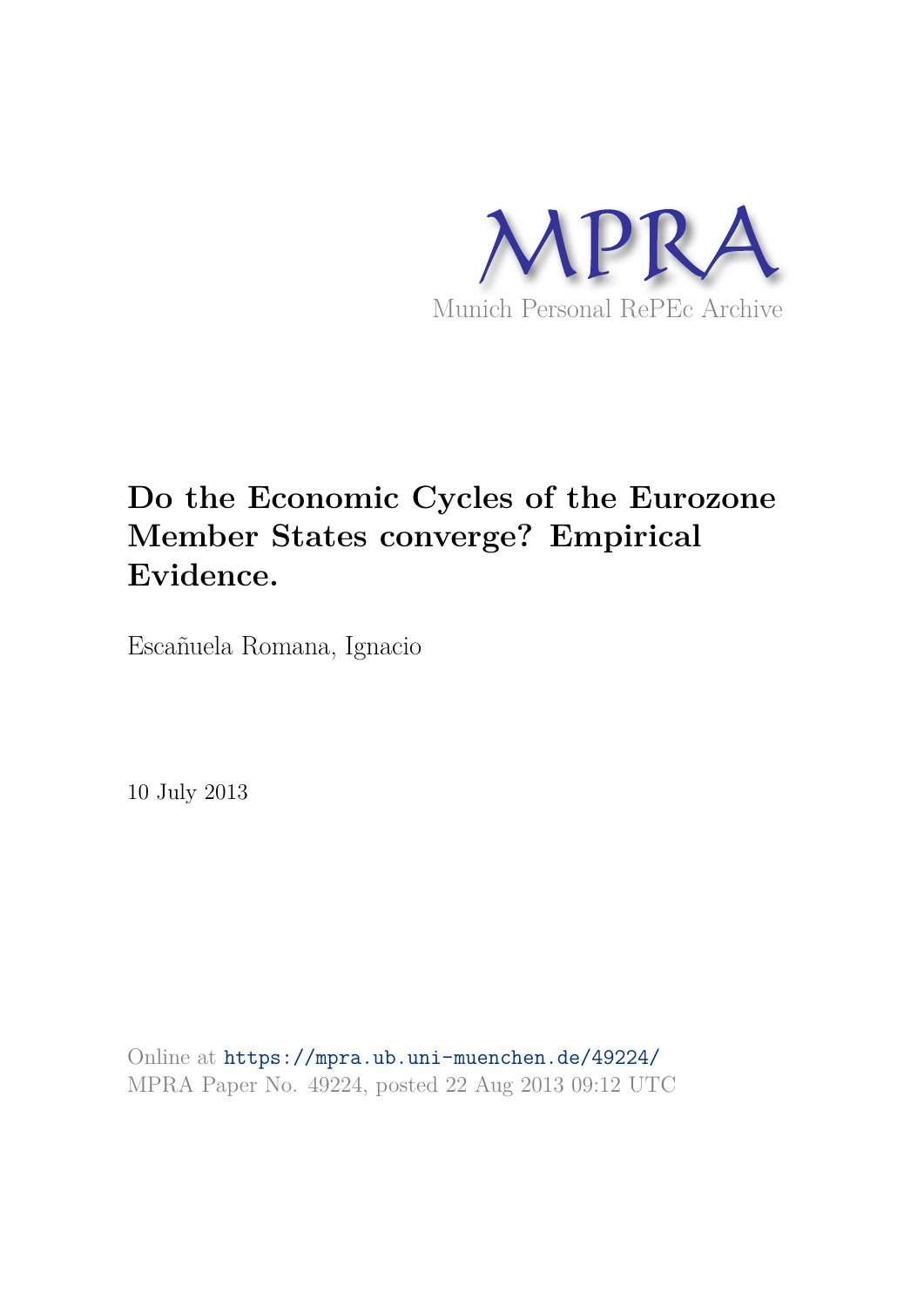# **Do the Economic Cycles of the Eurozone Member States converge? Empirical Evidence.**

Ignacio Escañuela Romana Junta de Andalucía (Regional Government of Andalusia, Spain) Calle Ramón de Paz 30, 41820 Carrión de los Céspedes, Seville. Spain. ignacioesro@gmail.com Telephone Nos. (+34) 954755807, (+34) 674155783.

2013 (July).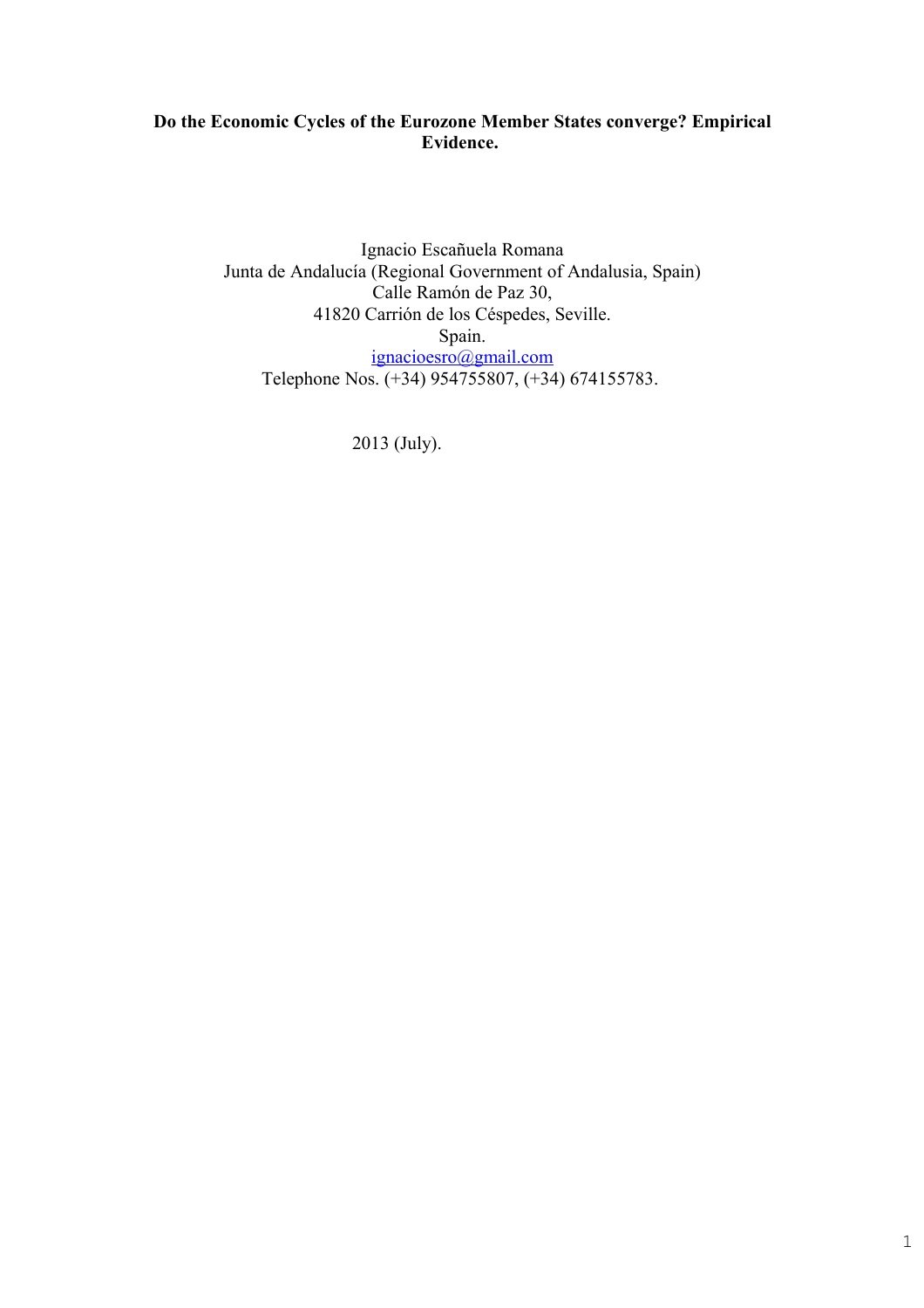#### **ABSTRACT.**

Scientific literature maintains by consensus that the Eurozone countries did not have the conditions required for an optimal currency area, at the time of acquiring the common currency. However, the endogeneity of such conditions is under debate. Can the conditions for optimal currency union contribute towards creating the elements necessary for this area? If the answer is negative, some member states have costs higher than the benefits produced through membership of the monetary area. As a result, the survival of this common currency will be at serious risk. This paper attempts to measure the variable considered essential by the literature: the convergence or synchronization between national economic cycles, from the adoption of the Euro in 1999. This synchronization would avoid the asymmetric shocks. Shocks that have different economic consequences on the member states of the Euro, making an optimal common monetary policy impossible for all states. I have employed three different methods in order to get a robust empirical measurement. My conclusion is that there is no robust empirical evidence about the synchronization of national economic cycles in the Eurozone. Moreover, there is no evidence of the growth of this convergence. Therefore, it must be impossible to set up a monetary policy capable of facing the movements that separate national cycles. They generate Euro membership costs that could be excessive.

**KEYWORDS:** Currency Areas, Economic Cycles.

**JEL CODES:** C10, E32, E42.

#### **1. Introduction.**

The purpose of this paper is to address the empirical data in the following questions. Is there convergence between the economic cycles of the Eurozone member states? And, secondly, what has been the impact of the creation of Eurozone monetary union in 1999 on this synchronisation of the cycles?

I have taken the definition of economic cycles provided by Burns et al. (1946): "Business cycles are a type of fluctuation found in the aggregate economic activity of nations that organize their work mainly in business enterprises: a cycle consists of expansions occurring at about the same time in many economic activities, followed by similarly general recessions, contractions, and revivals which merge into the expansion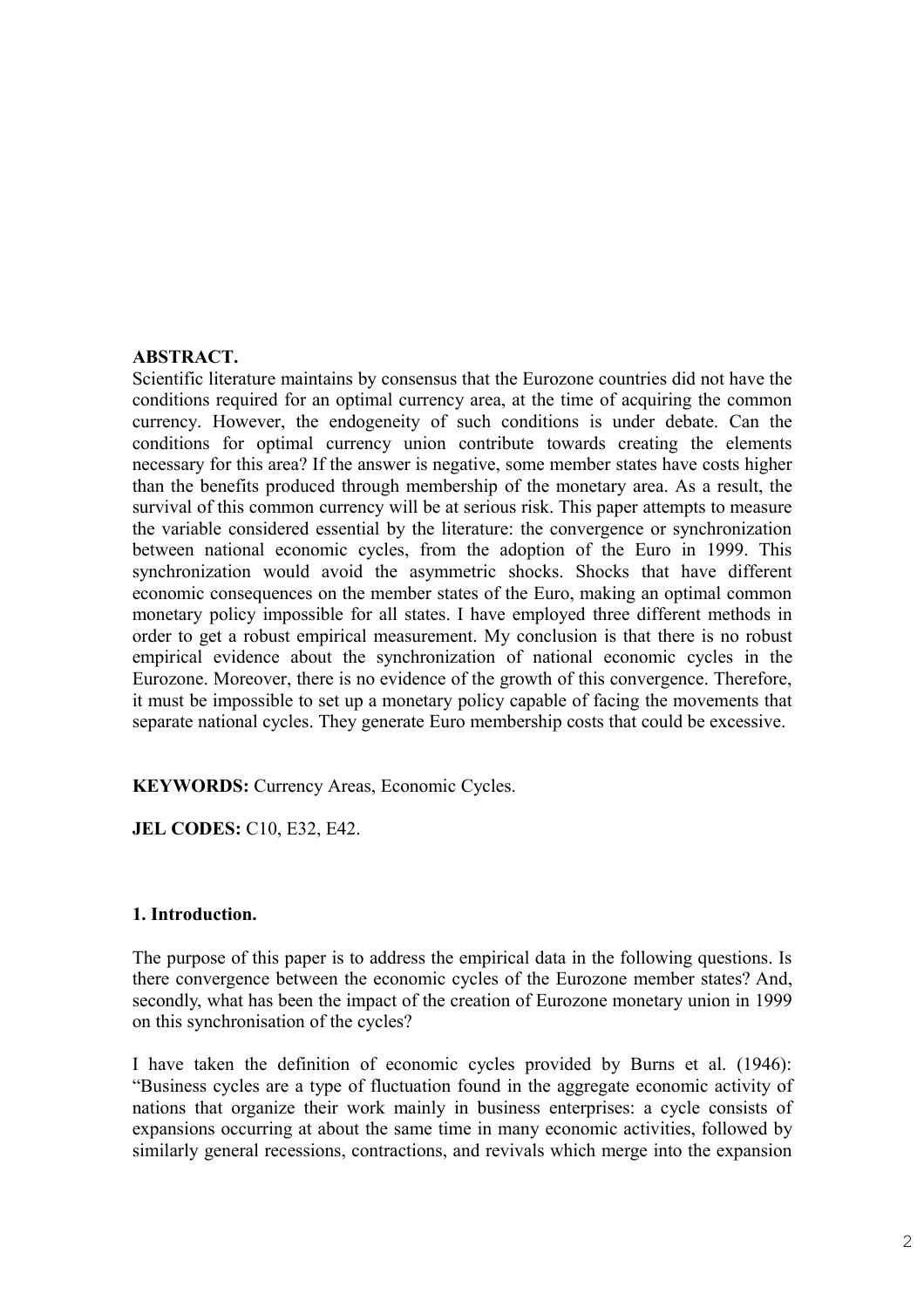phase of the next cycle (...)" (p.3). I take this definition without having to examine whether the cycles are periodic or not, as this bears no significance to this paper.

In order to discover the economic cycle, it is necessary to first remove the seasonal movements and the observed data trend. For example, Kaiser et al. (1999) compile this breakdown: "The second use of trends is in business cycle analysis, where the cycle is typically measured as what is left of the series, after detrending and seasonal adjustment. Short-term trends cannot be used in this context because they are contaminated with cyclical variation; longer-term trends are needed" (p.13).

Therefore we cannot observe the cycles without first carrying out a data analysis. The cycles are recurring movements, while the trend is not repeated and the seasonality has a constant annual quarterly factor. Only by removing the non-recurring or quarterly components can we gain access to the cycle.

Hereinafter, it is necessary to define the convergence between the cycles. The economic cycles of the member states synchronise or converge if, and only if, they comply with two conditions.

First, that the national cycles coincide: they share regularity, duration, direction and tipping points over time. According to this first condition, the German and French cycles are synchronised if they share expansions and contractions, with tipping points coinciding over time.

Second condition, that the phases of these cycles are of a similar depth. It is not enough that the tipping points and the direction coincide, it is also necessary that the cycles are of a similar amplitude. Assume that Germany and France share an upward cycle, but the rate of growth is very high in Germany and very low in France. The second country is interested in a much more lax monetary policy than the first. One of the two countries would end up losing if they belonged to a common monetary area.

It is important to know whether the cycles are synchronised, because, as I am going to demonstrate, it is one of the key conditions for an optimum monetary area.

The theory concerning the optimum monetary areas comes from Mundell (1961), with contribution from McKinnon (1963) and Kenen (1969), who analysed the costs and benefits of these areas for the countries who form them. The benefits come from reducing the costs and risks of economic transactions brought about by foreign exchange. The costs are derived from the loss of autonomy in exchange rate and monetary policies. The countries in the currency area cannot use these policies to address their specific problems. Faced with a prolonged situation of unbalanced foreign trade, or their own economic depression, they cannot even depreciate their currency, nor can they expand their monetary supply.

As Mundell (1961) pointed out: if the demand for a country's goods increases, and decreases in another country, the first country will experience increased inflation while the other will suffer unemployment. Consequently, a relative depreciation of the currency of a country in a recession would provoke a change in the terms of foreign exchange that would lessen the impact. If depreciation is not possible, the problem requires other solutions. Therefore, for Mundell an exchange rate regime is ideal if it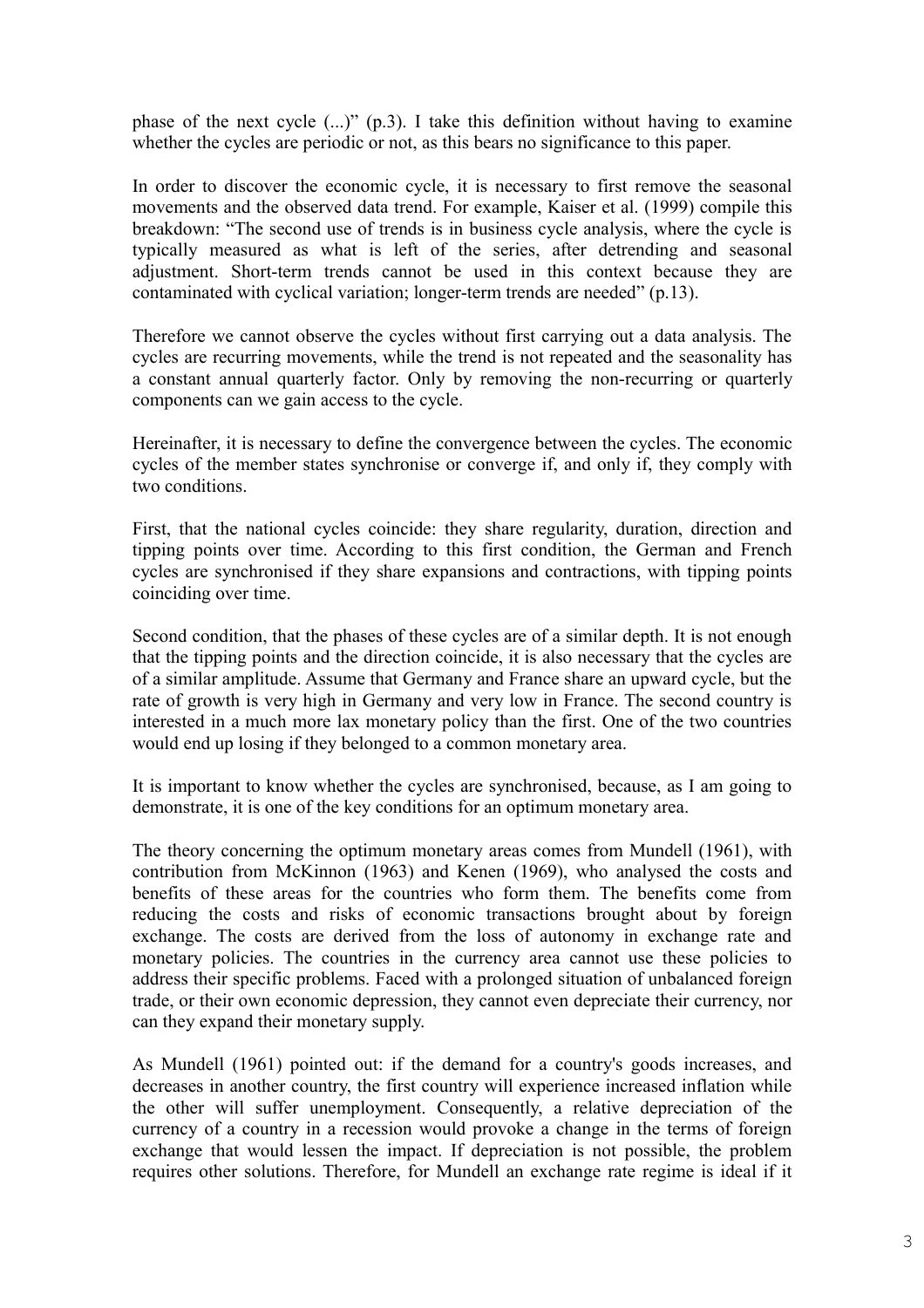can ensure an equilibrium in the balance of payments, without causing unemployment or demand induced wage inflation (De Lombaerde, 1999). It is not ideal if it causes unemployment or inflation in one of the components of the area.

There are a series of debates within this theory of optimum currency areas. The effectiveness of the monetary and exchange policies (Mongelli, 2005, p.614) is discussed, which leads us to the macroeconomic debate around Keynesianism and the theory of rational expectations. But this discussion is not the object of this paper, and, furthermore, it is partly settled by the unanimous empirical evidence that prices and wages are on relatively downward and stable trend in the Eurozone (although there is variation between the states).

If the cycles do not converge, it can cause an asymmetric shock: one or various member states in the monetary area suffer economic depressions that are not experienced by the majority of countries. It can also surface as inflationary expansions, in which a State suffers a sharp economic expansion accompanied by differential inflation which will end up generating serious problems in the balance of payments. In the face of an unshared economic depression, the country in the monetary region may not use the relinquished policies, and will also have great difficulties developing a sustained expansive fiscal policy because it would create great mistrust in the external financial markets. Investors fear that the country in question would end up leaving the area to recover their autonomy by retrieving their own currency and carrying out a great depreciation and release from their debt. The rise in interest rate of loans will become prohibitive for the country.

If finally there is no convergence in the national economic cycles, there are some options that would reduce the costs of loss of autonomy in the economic policies. However, in the Eurozone there are no such conditions.

Firstly, the existence of relevant fiscal transactions with reference to the GDP of a country with problems (Kenen, 1969). Fiscal transfers that currently do not exist in the Eurozone.

Secondly, the mobility of the productive factors, especially work. In this way, the unemployed would cross borders, thus alleviating the unemployment situation. This perfect mobility of the work factor is not realistic and implies suffering. As Eichengreen (1991) points out: "direct evidence points to significantly lower labor mobility within Europe than within the United States" (p.2). To which he added that removing the legal restrictions from mobility does not mean that it increases, given that there are persistent cultural and social factors (p.16). There is a consensus in scientific literature regarding this.

Thirdly, the flexibility of prices and wages, which, by decreasing, cause an external expansion in a country in recession due to net exports. This flexibility requires a severe and prolonged depression and, consequently, is not a realistic option either. As I have already pointed out, the different studies indicate that prices and wages are firmly down in the Eurozone, as indicated by Mongelli (2005, p.615). An example can be found in Arpaia et al. (2007): "Our findings suggest the existence of a significant degree of nominal wage rigidity in the Euro area economy" (p.30). These authors point out that this downward rigidity is greater or less depending on the country, and that it implies sharp increases in unemployment in the face of asymmetric shocks (p.27). This rigidity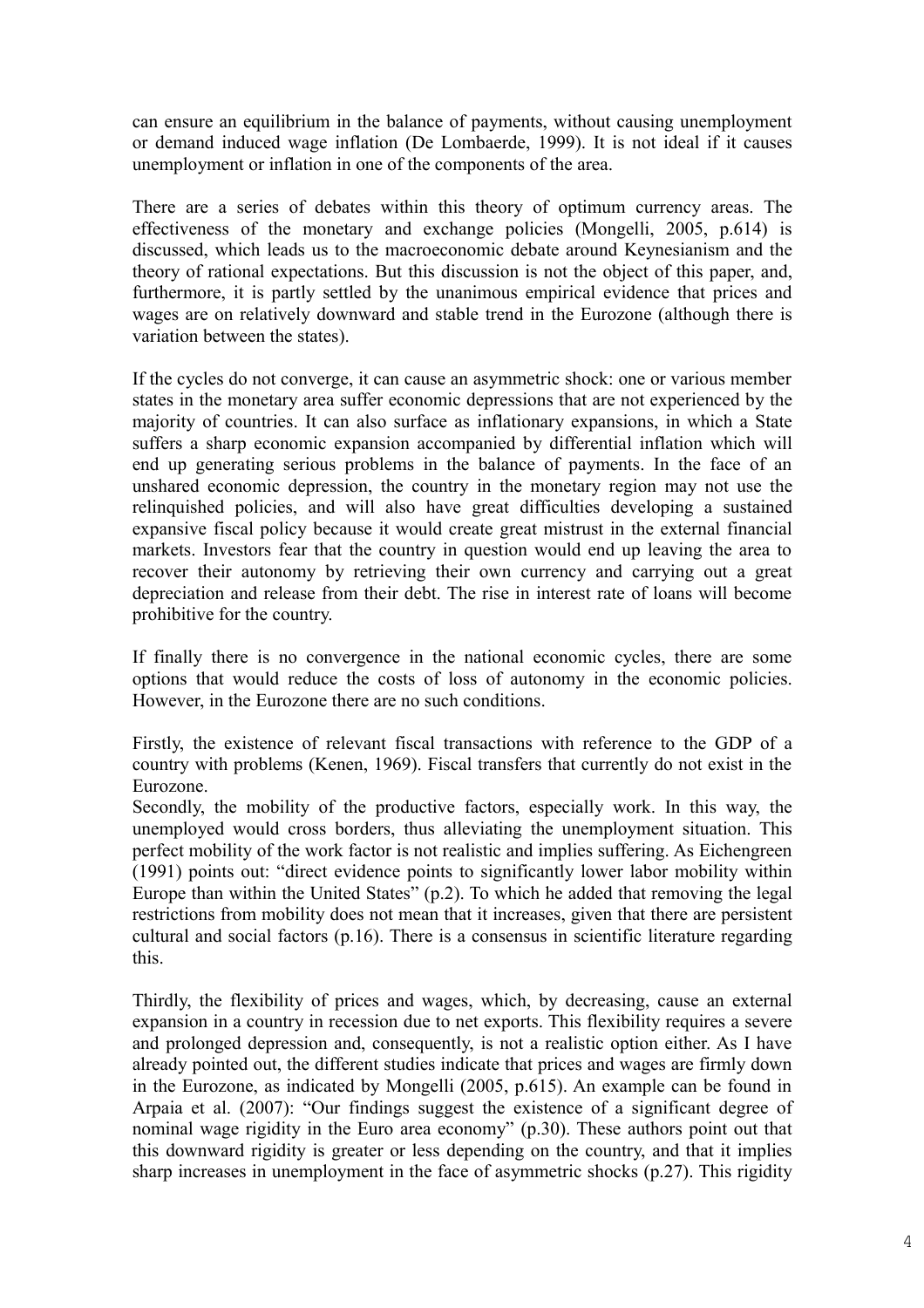means an enormous sacrifice in terms of unemployment in the face of a differential shock. It could be ideally complemented by coordinated expansion of the internal demand of the rest of the countries in the monetary area, but there is no central authority in the Eurozone that could implement this kind of coordination.

In conclusion, belonging to the monetary area can offer benefits and costs, and the comparison between the two allied to experience, is the basis on which the member countries will ultimately decide on their membership.

The key element for analysing these benefits and costs is the synchronisation of national cycles, as it gathers the effects of the underlying economic factors and allows for the quantification of the monetary union's national costs. The condition is not sufficient in itself to form an optimum monetary union, although it is a necessary condition.

## 2. **Brief summary of scientific literature**.

Scientific literature maintains a clear consensus in reference to the thesis that, from the beginning, the Eurozone did not have the characteristics of an optimum monetary region, and was consequently subject to the possibility of rupture in the face of asymmetric shocks. Hein et al. (2005) effectively point out that the conditions of the optimum monetary region were not compliant with: "taking the OCA conditions seriously, would therefore have meant to postpone or even to abandon the EMU project", (p.8), because there were already significant differences in GNP pc, labour productivity, unemployment rates, an insufficient level of labour integration and the rest of the factor markets. Bayoumi et al. (1992) present a very common thesis: there is a group that shares synchronised cycles within the countries that would form the Eurozone, with few asymmetric shocks, which are therefore comparable to existing ones within the United States. There is also a periphery of countries whose national cycles do not converge like those in the aforementioned group.

However, literature is indeed divided according to the question of whether the acquisition of a common currency could provoke the convergence of the economic cycles and therefore create the conditions required for an optimum monetary area.

Frankel et al. (1998) maintain, on a theoretical and empirical basis, the endogeneity of the conditions of the optimum monetary area: having a common currency will increase the commercial ties, which will be intensified especially in the intraindustrial part and this will modify the structure of the national economic cycles, causing their convergence. They state that: "Entry into a currency union may raise international trade linkages  $(\ldots)$ . More importantly, tighter international trade ties can be expected to affect the nature of national business cycles. Countries that enter a currency union are likely to experience dramatically different business cycles than before" (p.2). This position has been supported by studies like that of Agresti et al. (2001).

There does not seem to be any doubt that intraindustrial commerce strengthens the convergence between the national economic cycles, although it may not be a significant factor in itself (Kenen, 2000). Among other investigations it is worth mentioning that of Fidrmuc (2001), who notes that it all depends on commercial specialisation. According to Krugman (1993), if monetary union causes a commercial deepening based on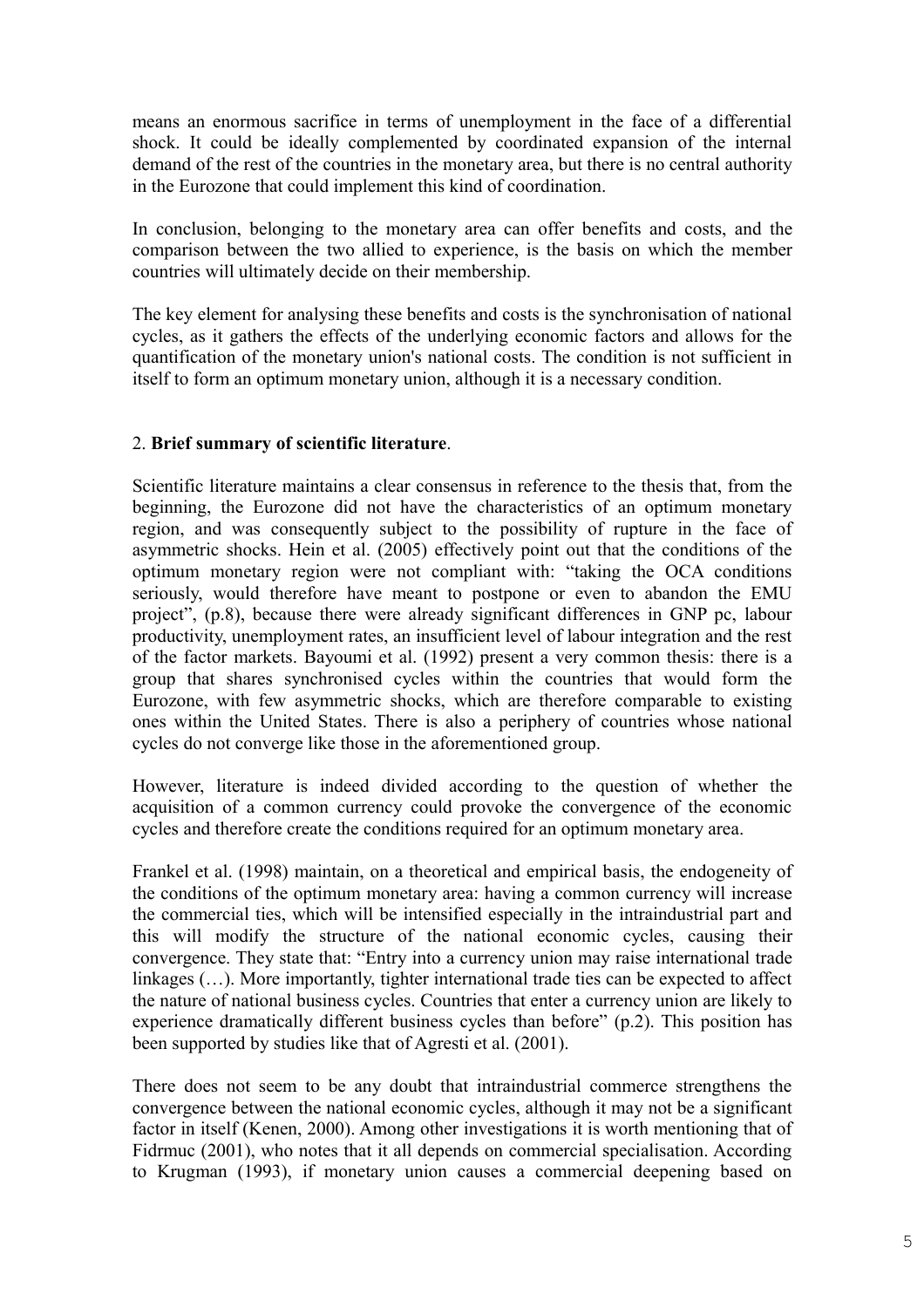interindustrial rather than intraindustrial commerce, this will generate a greater divergence between the cycles. This prediction is based on the Ricardian theory of comparative advantage: each country will specialise in what makes them comparatively better, and any international disturbance that increases the demand of some products and reduces that of others will end up benefiting some countries and damaging others, causing asymmetric shocks. De Haan et al. (2002) support this view.

Empirically, no conclusion has been drawn. For example:

- Darvas et al. (2004) and Böwer et al. (2006) detect great convergence from the beginning of the Eurozone. Gayer (2007) found evidence in favour of seasonality around a high synchronisation.
- Studies like that of Artis (2003) and Aguiar-Conraria et al. (2010) notice the convergence of one group in the Eurozone, while other countries do not synchronise. After considering a total of seven quantification attempts, Horvath (2003) concludes that the convergence between the cycles only occurs for one group of European countries, and that the asymmetry between cycles is predominant in the most peripheral countries of the Eurozone (p.26).
- Giannone et al. (2009) and Weyerstraß et al. (2011) do not detect greater synchronisation in the cycles. Furthermore, Gächter et al. (2012) notice an increase in the desynchronization as of the 2008 economic-financial crisis, But this desynchronisation is principally centred around Spain, Cyprus and Greece. Cancelo (2012) notices a reduction in the synchronisation of the national cycles within the Eurozone, which is in contrast to greater global convergence, and of the Eurozone with other countries such as the United States or Japan. However this divergence is explained by three countries' data: Principally Greece, Portugal and Spain. Ireland is also an anomalous case.

Thus, there is no consensus regarding the evolution of the possible convergence between the national cycles of the Eurozone member countries. The reason is possibly based on the variety of methods used: the use of different data, the use of different methods of cycle identification and their convergence, different synchronisation quantification (Massmann et al., 2004). Cancelo (2012): "A variety of approaches have been suggested: dispersion statistics, correlation coefficients, concordance indices, factor analysis, spectral analysis, etc. The most popular procedure consists of computing bivariate correlations to quantify pairwise relationships, and calculating their mean to get a summary measure" (pp.89-90).

In any case, the inflation differentials do not stop being a source of concern. Despite their reduction in the Eurozone, these differentials between states persist, and they cannot be explained by the evolution of national productivity or the Balassa-Samuelson effect (Mongelli, 2005, p.619).

The empirical studies should make a series of choices:

- Different data: different countries and periods.
- The variables to select. The most common is the real, quarterly or annual GNP. Quarterly GNP provides more data, annual GNP is used on the basis that it will eliminate irregular movements and measurement errors. However, this leaves us practically without any data and it is preferable to use seasonally adjusted quarterly data. Monthly industrial production is the other variable that is also used . Similarly, breakdowns have been used in GNP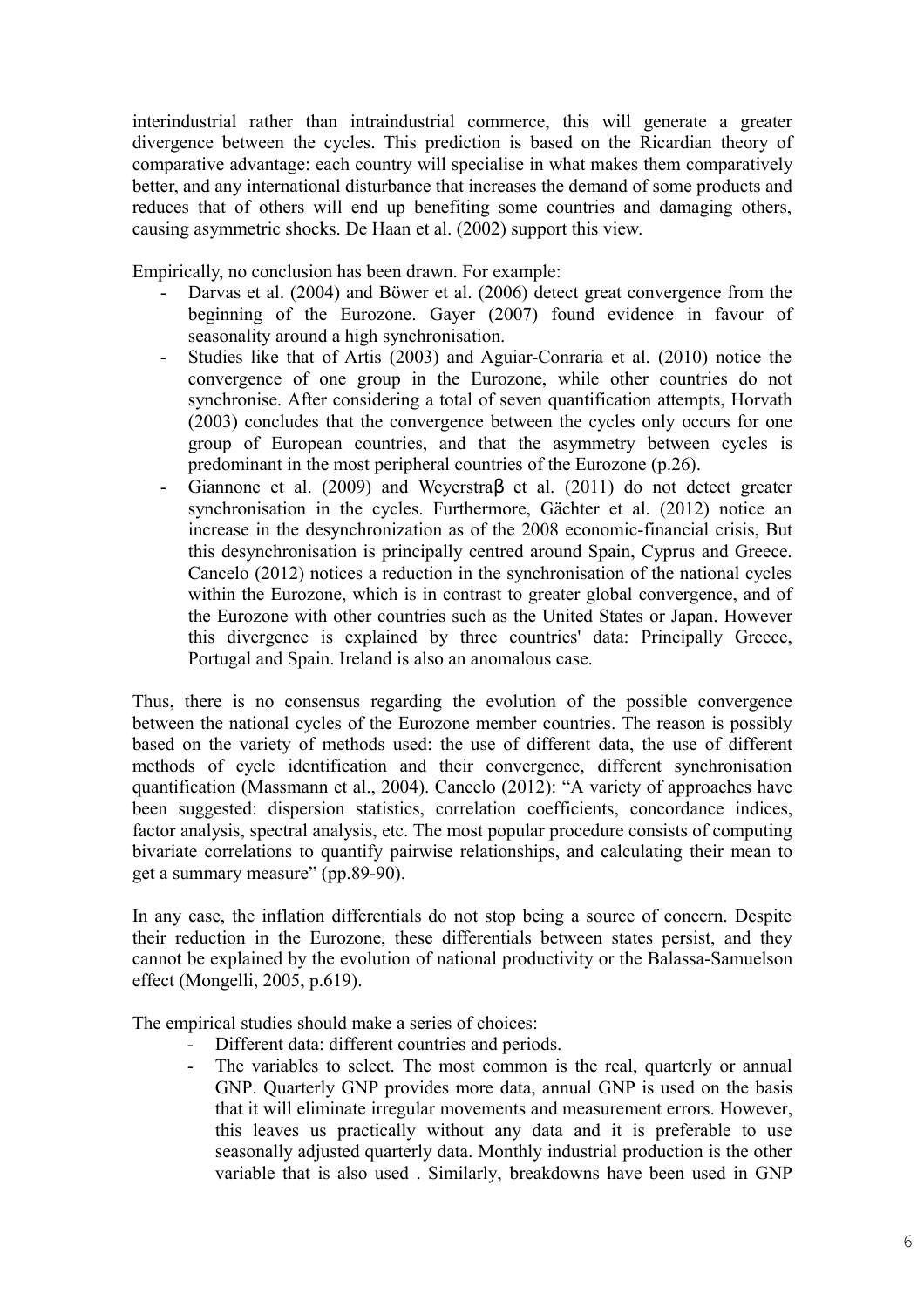components ( Gayer, 2007) or in industrial sectors. The GDP/GNP option is the most natural, given that we want to measure the economic cycle and the industrial component is no longer predominant.

- The cycle as raw data (absolute evolution of the value) or as a deviation with respect to a trend that must be removed. This second option is the most commonly chosen and seems logical bearing in mind the concept of the economic cycle.
- The process for extracting the trend. The most common is:

\* to use mobile averages to calculate the trend, in one way or another, which are present in filters like that of Hodrick-Prescott, Baxter-King, etc.

\* Or apply the first differences in order to achieve a stationary series. Even though this option has been criticised for adding volatility (De Haan et al., 2005).

\* However, there are other methods such as subtracting a linear trend.

- The analysis of the empirical cycle: the harmonic analysis consists of breaking it down into various underlying theoretical cycles. Other studies simply believe that the empirical cycle is the cycle, once trend and seasonality have been disregarded.
- The measurement of the relationship between the cycles: the quantification of synchronisation. Two measurements are usually used: bilateral correlation coefficients between the cycles and the typical deviation of the cycles. The correlation coefficients disregard the amplitude of the cycles, which is very important data. In any case, the increase in the average of the correlation coefficient demonstrates a high level of synchronisation, as long as the variance of this coefficient does not increase (Gayer, 2007, p.4). Likewise, the typical deviation provides a quantification of the cycles' dispersion, which reduces the convergence between cycles as it increases. Therefore, the greater it is the less synchronisation there can be. Even though the typical deviation has the drawback of being dependent on the scale or measurement of the cycles. Additionally, some studies use a dynamic correlation coefficient for use in non-stationary series.

## **3. Data.**

The variables used refer to the five principle countries in the Eurozone in terms of national income: Germany, Spain, France, Italy, the Netherlands. Similarly, data from three countries that do not belong to the Eurozone is used, although one does belong to the European Union: The United Kingdom, United States and Japan. They have been selected as a result of their relevance in terms of global income. In this way, it is possible to compare internal evolution of the Eurozone, with external evolution.

The variable used is the most common in the studies on convergence of national cycles: GDP in national currency at constant prices (2005). I have eliminated the seasonality by annualising this data: adding together the three previous quarters and the present one. Source: The Bank of Spain, who takes the original data from Eurostat and the OECD. GDP is therefore chosen for being the flow directly related to the economic cycle, and the series is estimated in constant prices in order to eliminate the nominal influence of prices.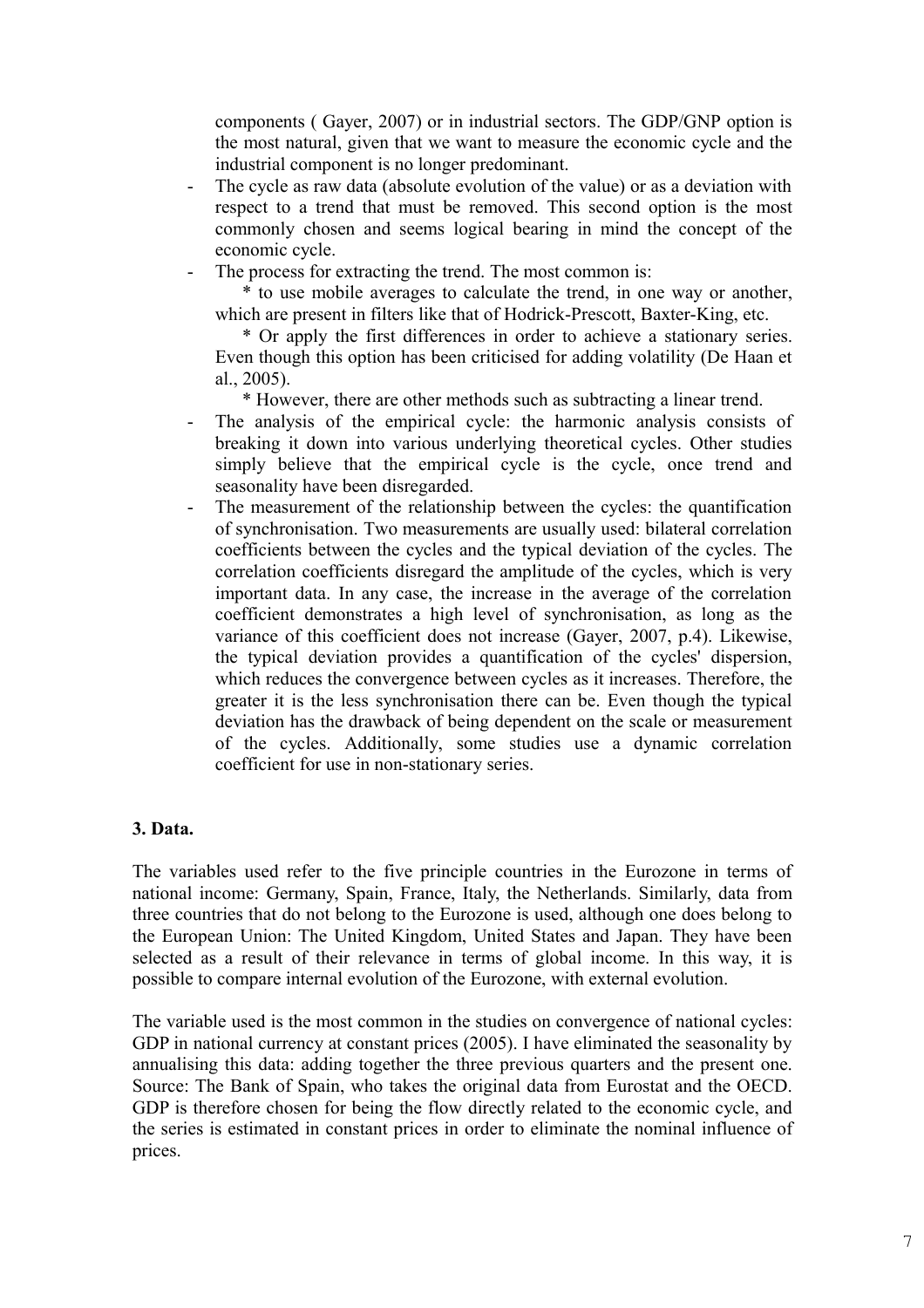The time frame is: Jan 1999 to Feb 2012, 54 items of data. That is to say the observations began at the beginning of the Eurozone. I am going to analyse the evolution throughout this period, but I am also going to compare the development of the second part with the first part (27 items of data for each sub-period). In this way, conclusions can be reached concerning the synchronisation of the cycles and also in reference to the evolution that it has experienced: whether convergence has increased or not.

## **4. Methodology.**

In this paper there are two fundamental methodological problems. Firstly, calculating the economic cycles from the data available, which I refer to as empirical or observable cycles. Secondly, quantifying the synchronisation that these empirical cycles maintain.

The calculation of the empirical cycles allows for different methodologies, each one having a different theoretic base. The key is to decide how to work out the trend in order to subtract it. I understand that trend is simply a movement whose recurrence or repetition is not observable in the period in which we have related data.

Certainly, as the objective is to calculate the convergence and its evolution, whether one method or another is chosen to arrive at the empirical cycle is of relatively little importance. Applying the same method would result in similar outcomes. However, it is not possible to disregard that the chosen method of subtracting the trend determines the conclusions. For example, we may remove, together with the trend, precisely those cycles that point towards a greater or lesser convergence.

Therefore, in order to strengthen the results obtained, I have used three different methods of calculating and subtracting trend. Consequently, I have applied three different methods of calculating the empirical cycle:

A. The first method is calculating the series in first differences. That is to say, the series is transformed by subtracting the value taken in the previous quarter from each item of data. In this way a stationary series is obtained, which would be the empirical cycle. It is accepted that this process is adequate for the purposes of removing trends, without prejudging which ones they are (for example, Giannone et al., 2009). It is criticised however, because, in the medium and long term, it would eliminate cyclical movements, thus increasing the significance of short term cycles and, as a consequence, volatility.

Series in first differences: IPIBALE, IPIBESP, IPIBFRA, IPIBITA, IPIBHOL, IPIBRUN, IPIBUSA, IPIBJAP.

I have also calculated the series of differences between the empirical cycles. For example, DALEESP = IPIBALE – IPIBESP. The differences between the empirical cycles allow me to calculate the distance between the amplitude of the sequences.

B. The second method is to pass all the data through one of the most common filters, the Hodrick-Prescott (HP) filter. It is basically subtracting a mobile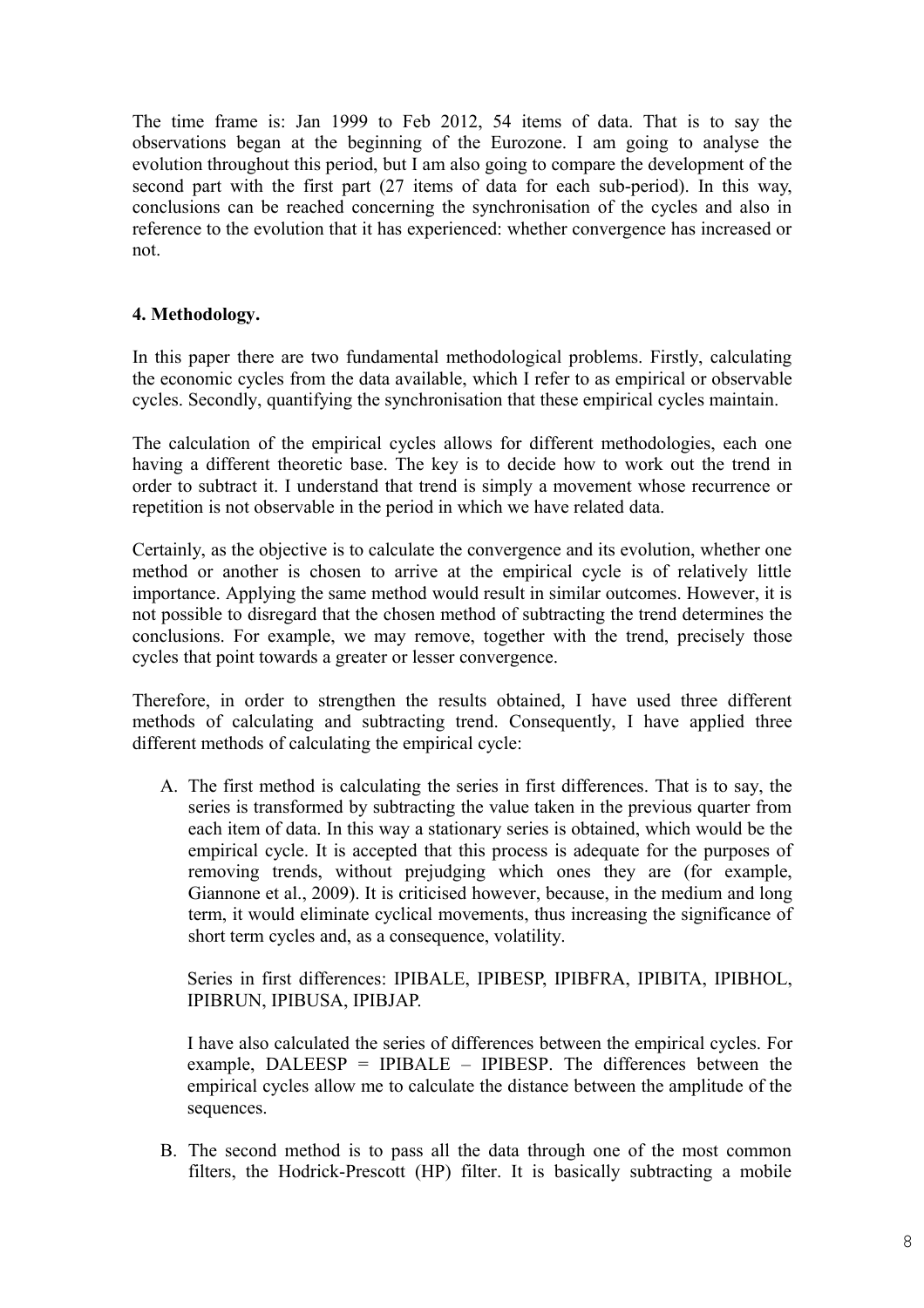average, thus forcing the trend to pass through the temporal centre of the data series. HpPIBALE is the German empirical cycle, formed by subtracting a trend from the data series via the HP filter. This process has a series of advantages: the longest cycles would be preserved, and we follow a method regularly employed by scientific literature. A disadvantage would be the criticism suggesting that an average that passes through the centre of a series generates amplified movements on the edges of the series and, therefore, explosive cycles on the edge.

I have again calculated the series of differences:  $DHPALEESP = HpPIBALE$  – HpPIBESP.

C. The third method is to subtract the linear trend using the string method and to apply the harmonic analysis in order to determine the theoretical cycles that make up the empirical cycle. The string method involves not having any particular hypothesis regarding the shape of the trend and calculating it as the straight line which connects the first and the last observation over time. Thus, an empirical cycle is obtained to which I apply the breakdown by the Fourier series, supposing therefore, that the observed movements are the product of recurrent movements of exact periodicity. The entire method is based on a double hypothesis: a strictly deterministic hypothesis which affirms that there are no random movements, and it is postulated that the cycles are exactly recurring and whose periods are fixed.

This method is criticised as being arbitrary for assuming fixed and indemonstrable movements. Without going into the criticism in depth, the harmonic analysis allows us to carry out a different analysis, with other assumptions, which strengthen the general conclusions.

The second methodological choice refers to the measurement of the synchronisation.

- A. The first method I have used is the most common in scientific literature that studies economic cycles of monetary regions: the linear correlation coefficient between the empirical cycles. It is an index that measures the linear relationship between the two quantitative random variables, being independent of the variable measurement scale. Its value can oscillate between –1 (perfect negative correlation) and  $+1$  (perfect positive correlation). It allows us to determine whether the economic cycles evolve in the same direction and if they share tipping points between a positive and negative evolution.
- B. Estimation of the mean and the typical deviation of the series of differences between the national cycles. If the average increases, in absolute values, the amplitude of the difference between cycles becomes greater and they distance themselves. Likewise, a greater typical deviation indicates that the differences become more erratic around this mean, thus making it more difficult to determine common monetary policy for the area.
- C. The coincidence in the periodogram of different member countries: that the theoretical cycles of each of the frequencies contribute in a similar quantity to the 100% of the observed variance, and that the ascending and descending movements, and changes in the cycle, coincide between the countries (correlation coefficient between the theoretical cycles).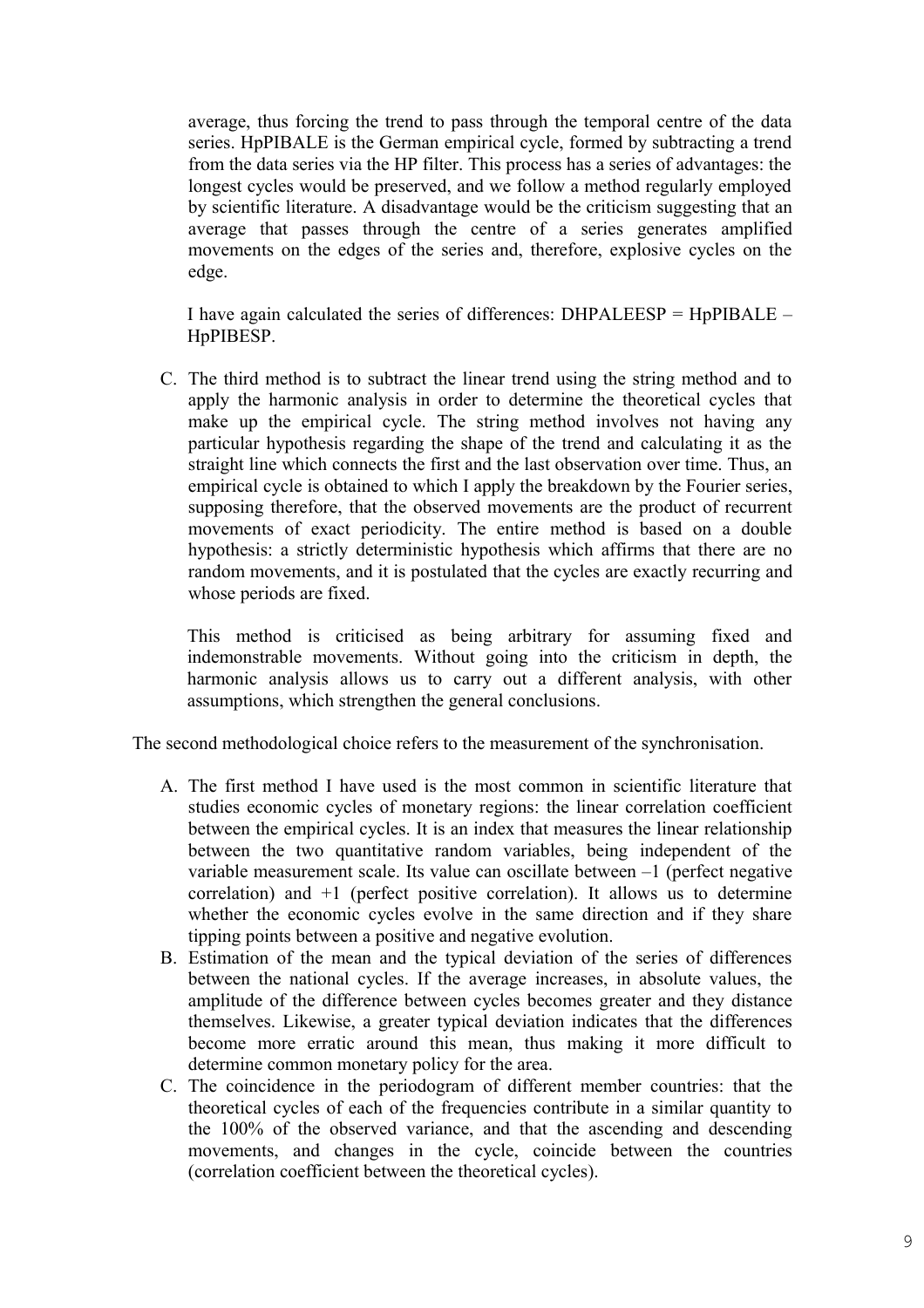## **5. Results.**

## **5.1. First method: series in first differences.**

I have already stated that for first differences we arrive at stationary series, with the inconvenience that we amplify the series' short term volatility, thus blurring the information regarding medium and long-term movements.

The correlation coefficients between the series in first differences, for the different periods, have the following values.

| $N=54$          | <b>IPIBALE</b> | <b>IPIBESP</b> | <b>IPIBFRA</b> | <b>IPIBITA</b> | <b>IPIBHOL</b> | <b>IPIBRUN</b> | <b>IPIBEEUU</b> | <b>IPIBJAP</b> |
|-----------------|----------------|----------------|----------------|----------------|----------------|----------------|-----------------|----------------|
| <b>IPIBALE</b>  | 1.00           |                |                |                |                |                |                 |                |
| <b>IPIBESP</b>  | 0.55           | 1.00           |                |                |                |                |                 |                |
| <b>IPIBFRA</b>  | 0.82           | 0.85           | 1.00           |                |                |                |                 |                |
| <b>IPIBITA</b>  | 0.85           | 0.82           | 0.94           | 1.00           |                |                |                 |                |
| <b>IPIBHOL</b>  | 0.80           | 0.83           | 0.90           | 0.85           | 1.00           |                |                 |                |
| <b>IPIBRUN</b>  | 0.66           | 0.85           | 0.86           | 0.85           | 0.74           | 1.00           |                 |                |
| <b>IPIBEEUU</b> | 0.67           | 0.76           | 0.90           | 0.80           | 0.76           | 0.86           | 1.00            |                |
| <b>IPIBJAP</b>  | 0.75           | 0.49           | 0.71           | 0.74           | 0.57           | 0.75           | 0.74            | 1.00           |

| $n=27$ , Jan<br>1999 to Mar<br>2005 | <b>IPIBALE</b> | <b>IPIBESP</b> | <b>IPIBFRA</b> | <b>IPIBITA</b> | <b>IPIBHOL</b> | <b>IPIBRUN</b> | <b>IPIBEEUU</b> | <b>IPIBJAP</b> |
|-------------------------------------|----------------|----------------|----------------|----------------|----------------|----------------|-----------------|----------------|
| <b>IPIBALE</b>                      | 1.00           |                |                |                |                |                |                 |                |
| <b>IPIBESP</b>                      | 0.81           | 1.00           |                |                |                |                |                 |                |
| <b>IPIBFRA</b>                      | 0.80           | 0.88           | 1.00           |                |                |                |                 |                |
| <b>IPIBITA</b>                      | 0.87           | 0.69           | 0.74           | 1.00           |                |                |                 |                |
| <b>IPIBHOL</b>                      | 0.81           | 0.91           | 0.93           | 0.66           | 1.00           |                |                 |                |
| <b>IPIBRUN</b>                      | 0.56           | 0.48           | 0.38           | 0.42           | 0.35           | 1.00           |                 |                |
| <b>IPIBEEUU</b>                     | 0.47           | 0.62           | 0.75           | 0.33           | 0.72           | 0.47           | 1.00            |                |
| <b>IPIBJAP</b>                      | 0.01           | $-0.15$        | $-0.12$        | 0.28           | $-0.23$        | 0.28           | $-0.03$         | 1.00           |

| $n=27$ , Apr<br>$2005$ to Feb<br>2012 | <b>IPIBALE</b> | <b>IPIBESP</b> | <b>IPIBFRA</b> | <b>IPIBITA</b> | <b>IPIBHOL</b> | <b>IPIBRUN</b> | <b>IPIBEEUU</b> | <b>IPIBJAP</b> |
|---------------------------------------|----------------|----------------|----------------|----------------|----------------|----------------|-----------------|----------------|
| <b>IPIBALE</b>                        | 1.00           |                |                |                |                |                |                 |                |
| <b>IPIBESP</b>                        | 0.76           | 1.00           |                |                |                |                |                 |                |
| <b>IPIBFRA</b>                        | 0.97           | 0.84           | 1.00           |                |                |                |                 |                |
| <b>IPIBITA</b>                        | 0.97           | 0.83           | 0.96           | 1.00           |                |                |                 |                |
| <b>IPIBHOL</b>                        | 0.87           | 0.94           | 0.90           | 0.89           | 1.00           |                |                 |                |
| <b>IPIBRUN</b>                        | 0.87           | 0.83           | 0.94           | 0.90           | 0.88           | 1.00           |                 |                |
| <b>IPIBEEUU</b>                       | 0.91           | 0.72           | 0.94           | 0.88           | 0.78           | 0.91           | 1.00            |                |
| <b>IPIBJAP</b>                        | 0.85           | 0.56           | 0.82           | 0.81           | 0.69           | 0.83           | 0.89            | 1.00           |

| $ln=54$         | <b>IPIBEURO</b> | <b>IPIBRUN</b> | <b>IPIBEEUU</b> | <b>IPIBJAP</b> |
|-----------------|-----------------|----------------|-----------------|----------------|
| <b>IPIBEURO</b> | 0.00            |                |                 |                |
| <b>IPIBRUN</b>  | 0.84            | 00.1           |                 |                |
| <b>IPIBEEUU</b> | 0.82            | 0.86           | .00             |                |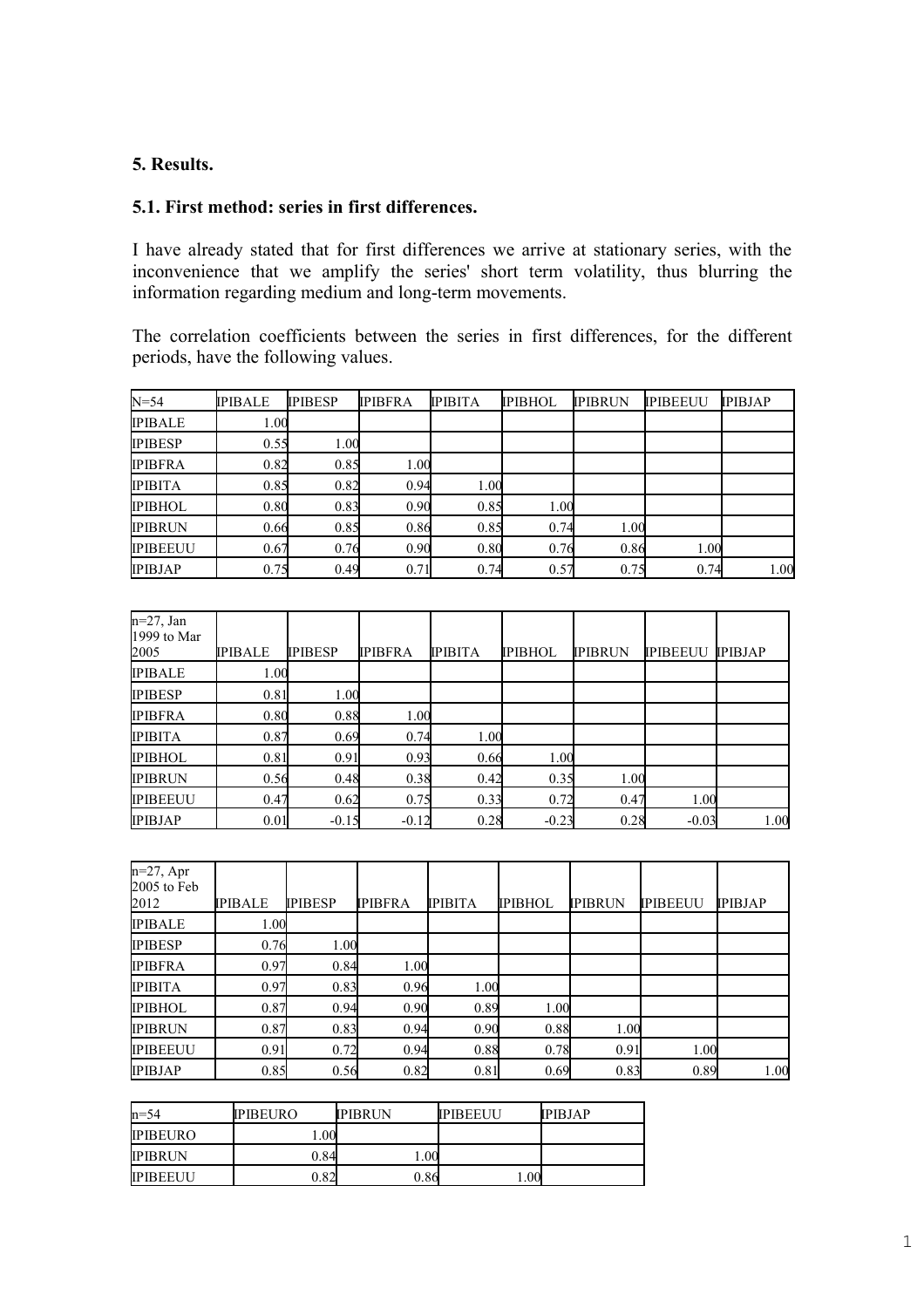|  | -<br>IIPI<br><br> | Λ |  |  | $\sim$<br>vv |
|--|-------------------|---|--|--|--------------|
|--|-------------------|---|--|--|--------------|

| $n=27$ , Jan 1999 to<br>Mar 2005 | <b>IPIBEURO</b> | <b>IPIBRUN</b> | <b>IPIBEEUU</b> | <b>IPIBJAP</b> |
|----------------------------------|-----------------|----------------|-----------------|----------------|
| <b>IPIBEURO</b>                  | 0.00            |                |                 |                |
| <b>IPIBRUN</b>                   | 0.47            | 1.00           |                 |                |
| <b>IPIBEEUU</b>                  | 0.58            | 0.47           | $1.00\,$        |                |
| <b>IPIBJAP</b>                   | 0.24            | 0.54           | 0.30            | 00.1           |

| $n=27$ , Apr 2005<br>to Feb $2012$ | IPIBEURO | <b>IPIBRUN</b> | <b>IPIBEEUU</b> | <b>IPIBJAP</b> |
|------------------------------------|----------|----------------|-----------------|----------------|
| <b>IPIBEURO</b>                    | 0.00     |                |                 |                |
| <b>IPIBRUN</b>                     | 0.92     | 1.00           |                 |                |
| <b>IPIBEEUU</b>                    | 0.91     | 0.91           | 00.1            |                |
| <b>IPIBJAP</b>                     | 0.82     | 0.83           | 0.89            | .00            |

The following facts have been observed:

- A. There is a high level of convergence between the countries in the Eurozone for the entire period considered. There is one clear exception: the lesser correlation between the Spanish and the German cycles.
- B. There is a general improvement in the synchronisation of the economic cycles for the Eurozone. This convergence also occurs internationally, outside of the Eurozone. The only exceptions are the relationship between the economic cycles of Spain and of Germany and France, as well as between the Netherlands and France. Likewise, if we quantify the correlation by analysing its values according to the weight of the respective GDPs in terms of percentage (the sum of all the countries would be 100), in the middle of each period, this clear increase in synchronisation, both within and outside of the Eurozone can again be observed.

Can this great correlation disguise persistent, and maybe growing, differences in the amplitude of the cycles? With reference to the series in differences between the cycles and with the objective of understanding the evolution of the differences in amplitude, I have obtained the following results. Mean refers to the average difference between the national cycles for the period considered, typical deviation is calculated for the series of differences and it can therefore be explained if the difference between the cycles becomes more (greater typical deviation) or less erratic. I have taken into account, in order to simplify matters, only the differences with regard to Germany and France.

| $n = 54$             | <b>DALEESP</b> | <b>DALEFRA</b>  | <b>DALEITA</b> | <b>DALEHOL</b>  | <b>DESPFRA</b> | <b>DFRAITA</b> | <b>DFRAHOL</b> |
|----------------------|----------------|-----------------|----------------|-----------------|----------------|----------------|----------------|
| Typical deviation    | 0.59           | 0.36            | 0.33           | 0.38            | 0.34           | 0.22           | 0.25           |
| mean                 | $-0.22$        | $-0.03$         | 0.18           | $-0.08$         | 0.19           | 0.21           | $-0.05$        |
|                      |                |                 |                |                 |                |                |                |
| $n=27$ , Jan 1999 to |                |                 |                |                 |                |                |                |
| Mar 2005             | <b>DALEESP</b> | <b>DALEFRA</b>  | <b>DALEITA</b> | <b>DALEHOL</b>  | <b>DESPFRA</b> | <b>DFRAITA</b> | <b>DFRAHOL</b> |
| Typical deviation    | 0.19           | 0.18            | 0.16           | 0.24            | 0.14           | 0.18           | 0.19           |
| mean                 | $-0.65$        | $-0.26$         | $-0.09$        | $-0.26$         | 0.39           | 0.17           | 0.00           |
|                      |                |                 |                |                 |                |                |                |
| $n=27$ , Apr 2005 to |                |                 |                |                 |                |                |                |
| Feb 2012             | <b>DALEESP</b> | DALEFRA DALEITA |                | DALEHOL DESPFRA |                | <b>DFRAITA</b> | <b>DFRAHOL</b> |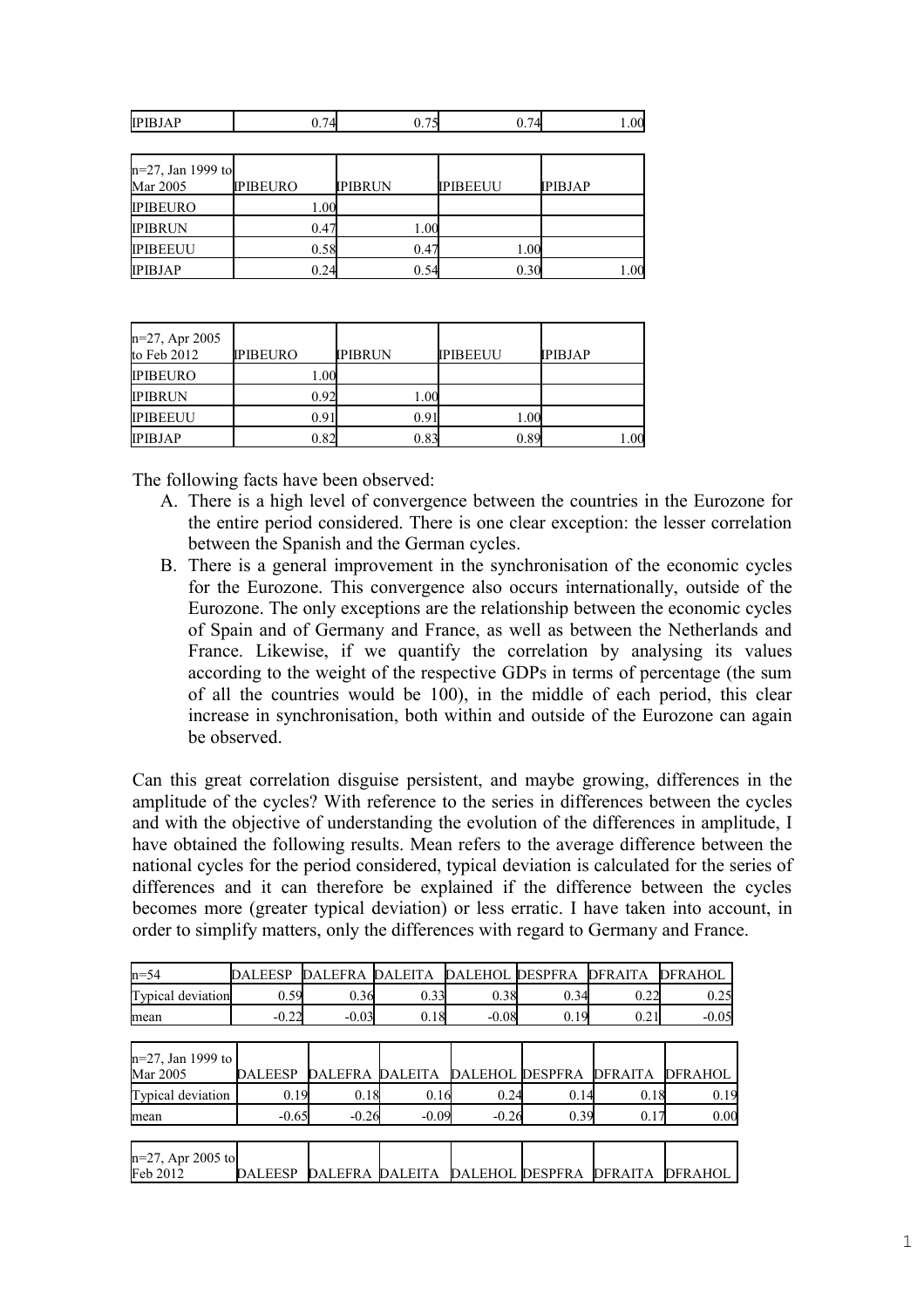| Typical deviation                    | 0.54           | 0.36            | 0.23 | 0.41            | 0.37    | 0.25           | 0.30           |
|--------------------------------------|----------------|-----------------|------|-----------------|---------|----------------|----------------|
| mean                                 | 0.21           | 0.20            | 0.45 | 0.09            | $-0.01$ | 0.25           | $-0.11$        |
|                                      |                |                 |      |                 |         |                |                |
| diff. between 2<br>periods (absolute |                |                 |      |                 |         |                |                |
| value)                               | <b>DALEESP</b> | DALEFRA DALEITA |      | DALEHOL DESPFRA |         | <b>DFRAITA</b> | <b>DFRAHOL</b> |
| Typical deviation                    | 0.35           | 0.18            | 0.08 | 0.18            | 0.23    | 0.07           | 0.11           |
| mean                                 | $-0.44$        | $-0.06$         | 0.36 | $-0.17$         | $-0.38$ | 0.08           | 0.10           |

Unequal behaviour can be observed:

- A. In four cases there is a reduction in the difference between the cycles and an increase in three.
- B. To which the increase in typical deviation of the difference is added, which shows the general increment in the volatility of the difference. The variations regarding the average increase, thus making the evolution of the amplitudes more unpredictable. This would prevent the designing of a common monetary policy for the region.

As a consequence, the correlation coefficient indicates a greater synchronisation of the cycles in the Eurozone, with reference to their negative and positive evolution and the changing points of the cycle. An evolution shared by the principal countries outside the Eurozone However the difference in amplitude stagnates or deteriorates, especially with reference to the volatility of this difference, thus distancing the cycles.

## **5.2. Second method: estimating the economic cycles using a Hodrick-Prescott filter.**

By applying a HP filter, and calculating the correlation coefficients between those empirical cycles estimated, the following data is obtained.

| $n = 54$                    | hpPIBALE | hpPIBESP | hpPIBFRA | hpPIBITA | hpPIBHOL | hpPIBEURO | hpPIBRUN | hpPIBEEUU | hpPIBJAP |
|-----------------------------|----------|----------|----------|----------|----------|-----------|----------|-----------|----------|
| hpPIBALE                    | 1.00     |          |          |          |          |           |          |           |          |
| hpPIBESP                    | 0.83     | 1.00     |          |          |          |           |          |           |          |
| hpPIBFRA                    | 0.94     | 0.87     | 1.00     |          |          |           |          |           |          |
| hpPIBITA                    | 0.96     | 0.84     | 0.96     | 1.00     |          |           |          |           |          |
| hpPIBHOL                    | 0.88     | 0.91     | 0.88     | 0.84     | 1.00     |           |          |           |          |
| hpPIBEURO                   | 0.98     | 0.90     | 0.98     | 0.98     | 0.92     | 1.00      |          |           |          |
| hpPIBRUN                    | 0.84     | 0.83     | 0.89     | 0.88     | 0.73     | 0.88      | 1.00     |           |          |
| hpPIBEEUU                   | 0.76     | 0.73     | 0.91     | 0.82     | 0.68     | 0.82      | 0.88     | 1.00      |          |
| hpPIBJAP                    | 0.79     | 0.66     | 0.83     | 0.86     | 0.59     | 0.81      | 0.92     | 0.87      | 1.00     |
|                             |          |          |          |          |          |           |          |           |          |
| $n=27$ , Jan<br>1999 to Mar |          |          |          |          |          |           |          |           |          |
| 2005                        | hpPIBALE | hpPIBESP | hpPIBFRA | hpPIBITA | hpPIBHOL | hpPIBEURO | hpPIBRUN | hpPIBEEUU | hpPIBJAP |
| hpPIBALE                    | 1.00     |          |          |          |          |           |          |           |          |

| -- - - - - - - - -<br>1999 to Mar<br>2005 | hpPIBALE | hpPIBESP | hpPIBFRA hpPIBITA |      | hpPIBHOL | hpPIBEURO | hpPIBRUN | hpPIBEEUU | hpPIBJAP |
|-------------------------------------------|----------|----------|-------------------|------|----------|-----------|----------|-----------|----------|
| hpPIBALE                                  | 1.00     |          |                   |      |          |           |          |           |          |
| hpPIBESP                                  | 0.88     | 1.00     |                   |      |          |           |          |           |          |
| hpPIBFRA                                  | 0.82     | 0.95     | 1.00              |      |          |           |          |           |          |
| hpPIBITA                                  | 0.91     | 0.81     | 0.87              | 1.00 |          |           |          |           |          |
| hpPIBHOL                                  | 0.91     | 0.99     | 0.96              | 0.85 | 1.00     |           |          |           |          |
| hpPIBEURO                                 | 0.97     | 0.95     | 0.94              | 0.95 | 0.97     | 1.00      |          |           |          |
| hpPIBRUN                                  | 0.35     | 0.51     | 0.52              | 0.35 | 0.46     | 0.43      | 1.00     |           |          |
| hpPIBEEUU                                 | 0.31     | 0.66     | 0.75              | 0.39 | 0.63     | 0.51      | 0.71     | 1.00      |          |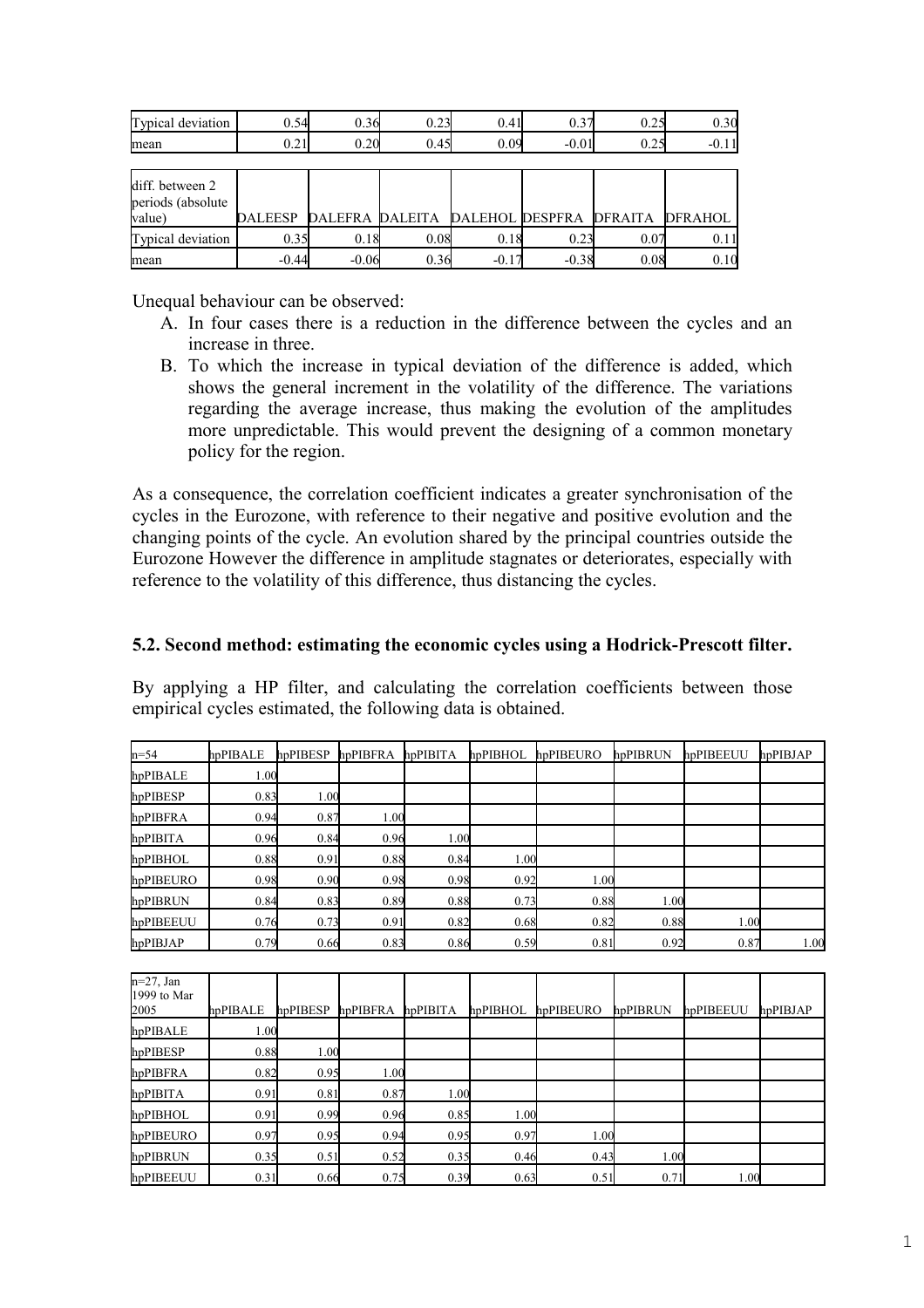| $\sim$<br>hpPIBJAP<br>_ | . | ∪.∠ | . 44<br>--<br>$v -$ | $\sim$<br>. | 27I<br>ິ∴⊶ | $\sim$ $\sim$<br>1.30 | л.<br>. | $\sim$ $\sim$<br>่าน<br>∪.∪ | $00_{.1}$ |
|-------------------------|---|-----|---------------------|-------------|------------|-----------------------|---------|-----------------------------|-----------|
|-------------------------|---|-----|---------------------|-------------|------------|-----------------------|---------|-----------------------------|-----------|

| $n=27$ , Apr<br>$2005$ to Feb<br>2012 | hpPIBALE | hpPIBESP | hpPIBFRA hpPIBITA |      | hpPIBHOL | hpPIBEURO | hpPIBRUN | hpPIBEEUU | hpPIBJAP |
|---------------------------------------|----------|----------|-------------------|------|----------|-----------|----------|-----------|----------|
| hpPIBALE                              | 1.00     |          |                   |      |          |           |          |           |          |
| hpPIBESP                              | 0.83     | 1.00     |                   |      |          |           |          |           |          |
| hpPIBFRA                              | 0.97     | 0.87     | 1.00              |      |          |           |          |           |          |
| hpPIBITA                              | 0.97     | 0.84     | 0.99              | 1.00 |          |           |          |           |          |
| hpPIBHOL                              | 0.89     | 0.95     | 0.86              | 0.85 | 1.00     |           |          |           |          |
| hpPIBEURO                             | 0.99     | 0.90     | 0.99              | 0.99 | 0.92     | 1.00      |          |           |          |
| hpPIBRUN                              | 0.93     | 0.86     | 0.97              | 0.96 | 0.86     | 0.96      | 1.00     |           |          |
| hpPIBEEUU                             | 0.89     | 0.75     | 0.96              | 0.94 | 0.71     | 0.91      | 0.94     | 1.00      |          |
| hpPIBJAP                              | 0.89     | 0.69     | 0.92              | 0.93 | 0.72     | 0.89      | 0.93     | 0.94      | 1.00     |

Therefore:

- A. The data shows a high synchronisation of the cycles in the Eurozone.
- B. This convergence within the Eurozone has not increased from the beginning of monetary union. While internationally, an improvement in the synchronisation in the second half of the period in question can again be perceived.

Returning to the issue of the relationship between the amplitudes, the evolution of the series of bilateral differences between cycles is as follows.

| $ln=54$           | <b>DHPALEESP</b> | <b>DHPALEFRA</b>                 | <b>DHPALEITA</b> | DHPALEHOL | <b>DHPESPFRA</b> | DHPFRAITA | DHPFRAHOL |
|-------------------|------------------|----------------------------------|------------------|-----------|------------------|-----------|-----------|
| Typical deviation | 28.22            | 20.7<br>$\overline{\phantom{a}}$ | 19.52            | 30.70     | 10.02            | $\sim$    | 12.33     |
| mean              | 0.39             | $-0.24$                          | 0.56             | $0.10\,$  | $-0.62$          | $_{0.80}$ | 0.33      |

| $n=27$ , Jan 1999 to<br>Mar 2005 | <b>DHPALEESP</b> | DHPALEFRA DHPALEITA |       | DHPALEHOL DHPESPFRA |         | <b>DHPFRAITA</b> | <b>DHPFRAHOL</b> |
|----------------------------------|------------------|---------------------|-------|---------------------|---------|------------------|------------------|
| Typical deviation                | 18.56            | 14.84               | 13.43 | 7.69                |         |                  | 6.64             |
| mean                             | $-0.30$          | $-1.36$             | n 19  | $-2.53$             | $-1.06$ | . .54            | $-1.17$          |

| $n=27$ , Apr 2005 to<br>Feb 2012 | <b>DHPALEESP</b> | DHPALEFRA DHPALEITA |       | DHPALEHOL DHPESPFRA |         | DHPFRAITA | <b>DHPFRAHOL</b> |
|----------------------------------|------------------|---------------------|-------|---------------------|---------|-----------|------------------|
| Typical deviation                | 35.76            | 25.62               | 24.41 | 39.92               | 12.24   | ا 61.د    | 16.151           |
| average                          | .07              | ).88                | 0.94  | $\sim$              | $-0.19$ | $0.06\,$  | . 84             |

Once again we find that:

- A. A reduction in the differences between the amplitudes of the cycles, which continue to be significant, cannot be perceived.
- B. Moreover, the typical deviation of these series of differences increases, thus suggesting an increase in the volatility of the cycles.

This deterioration in the relative evolution of the amplitudes also occurs to an equal degree in the international sphere, as can be observed in the relative data in the Eurozone, United States, Japan and the United Kingdom.

| $n=27$ , Jan 1999 to Mar |         |                        |            |            |            |             |
|--------------------------|---------|------------------------|------------|------------|------------|-------------|
| 2005                     |         | DHPEURORUN DHPEUROEEUU | DHPEUROJAP | DHPRUNEEUU | DHPRUNJAP  | DHPEEUUJAP  |
| Typical deviation        | 54.40   | 91.90                  | 55.54      | 103.35     |            | 105.13      |
| mean                     | $-7.47$ | 2.13                   | $-8.94$    | 9.62       | .47<br>- 1 | 1.10<br>- 1 |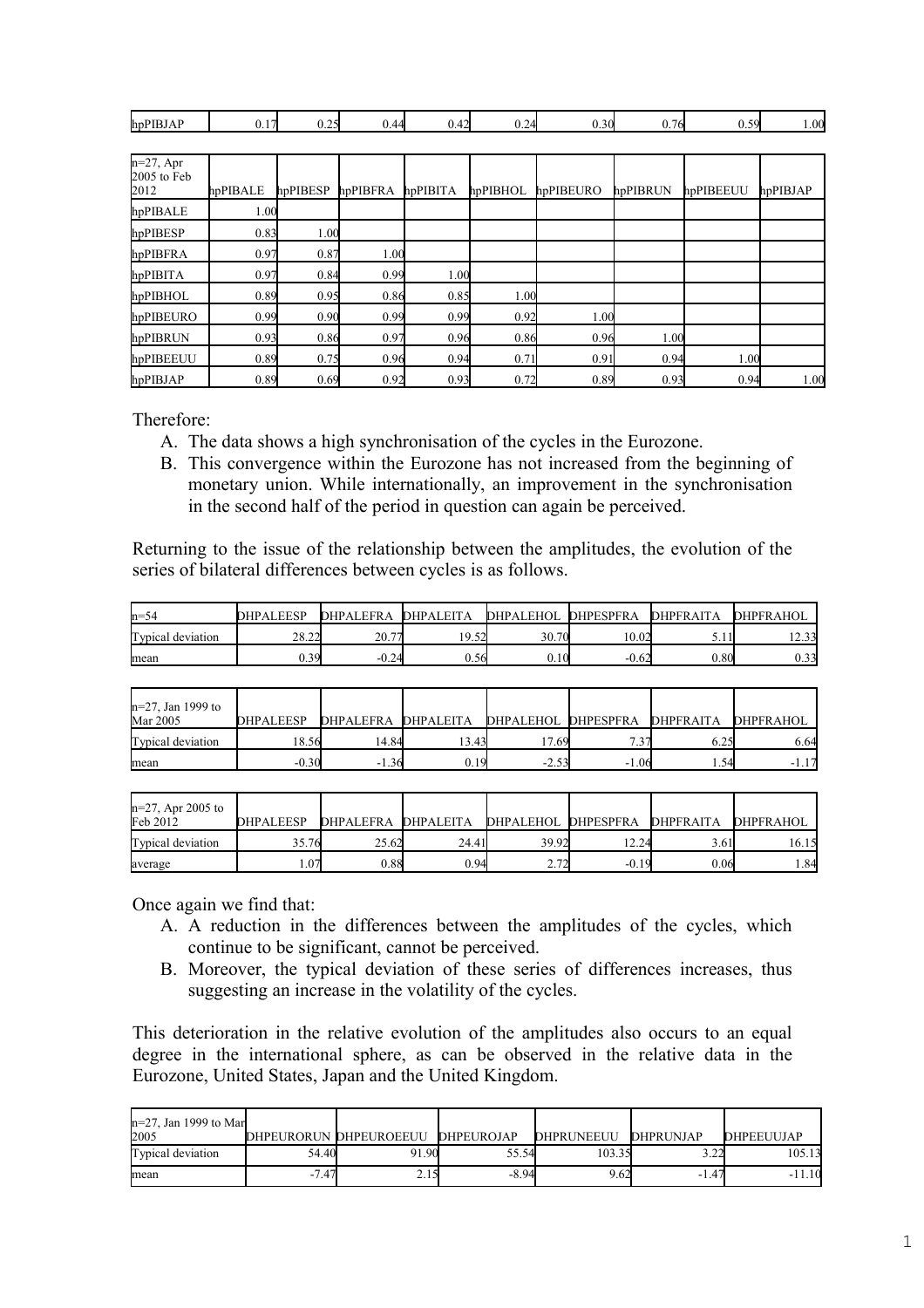| $n=27$ , Apr 2005 to<br>Feb 2012 |               | DHPEURORUN DHPEUROEEUU | <b>DHPEUROJAP</b> | <b>DHPRUNEEUU</b> | <b>DHPRUNJAP</b> | DHPEEUUJAP |
|----------------------------------|---------------|------------------------|-------------------|-------------------|------------------|------------|
| Typical deviation                | רר רב<br>2.LZ | .35                    | 104.35            | 167.1             | .3.18            | 78.42      |
| mean                             | 1.24          | $-13.30$               | 3.07              | $-24.55$          | റ                | 26.37      |

Therefore, with the first two methods of estimation I have drawn the same conclusions:

- A. The evolution of the synchronisation between the national cycles in the Eurozone has the same characteristics as the international sphere as a whole, at least as far as the countries with the greatest GDP per capita and the greatest global significance are concerned. Therefore, it is not possible to conclude that the Euro has had no positive or negative global impact.
- B. The Eurozone has a high level of synchronisation between cycles in terms of positive or negative cyclical evolution and tipping points. This convergence has not suffered changes since the beginning of the common currency, or they have been positive changes, while an increase in the overall international sphere can be perceived.
- C. Important differences in the Eurozone between the region's national cycles persist because the amplitude of these cycles is increasingly different and this difference between them evolves ever more erratically, thus making it more difficult to design a common monetary policy. This is also a common characteristic in the international sphere, meaning that it should not be related to the establishment of the Euro. It is indeed an increase in the cost of a common monetary policy.

#### **5.3. Third method: subtracting a linear trend and applying harmonic analysis.**

This third method is based on different assumptions and applies a different breakdown. I have applied harmonic analysis, based on an approach supported by Álvarez et al. (2005) among others. It is based on the hypothesis that there are regular movements (theoretical cycles or hidden periodicities) that comprise the changes observed (empirical cycles). Therefore, the series can be broken down into sinusoid functions, and a reduced number of these functions should explain and predict its evolution, with correct approximation. The breakdown into Fourier's trigonometric series is used, which is a method based on a discrete number or a discontinuation of functions. The results are presented in a periodogram, where each frequential component makes a contribution to the variance of the series.

Prior to this, the harmonic analysis specifies that the trend of the original series is removed. The trend is understood here as a movement whose recurrence is not observable, due to having a period greater than or equal to the temporal longitude of the series. I have chosen to apply the string method: I connect the first item of data observed to the last via a straight line, and I subtract this linear trend from the observed series. In this instance I prefer this method to the method of estimation using a polynomial as this could eliminate cycles. Likewise, I have decided not to estimate through a straight line calculated using ordinary squared minimums, in order to newly avoid using an average, which, by passing through the centre of the distribution, amplifies the movements on the edge of the series (Álvarez Vázquez, N.J., 1985).

As a consequence, I have subtracted a trend, calculated using the string method, and I have subsequently subtracted the average of the empirical cycles obtained in this way.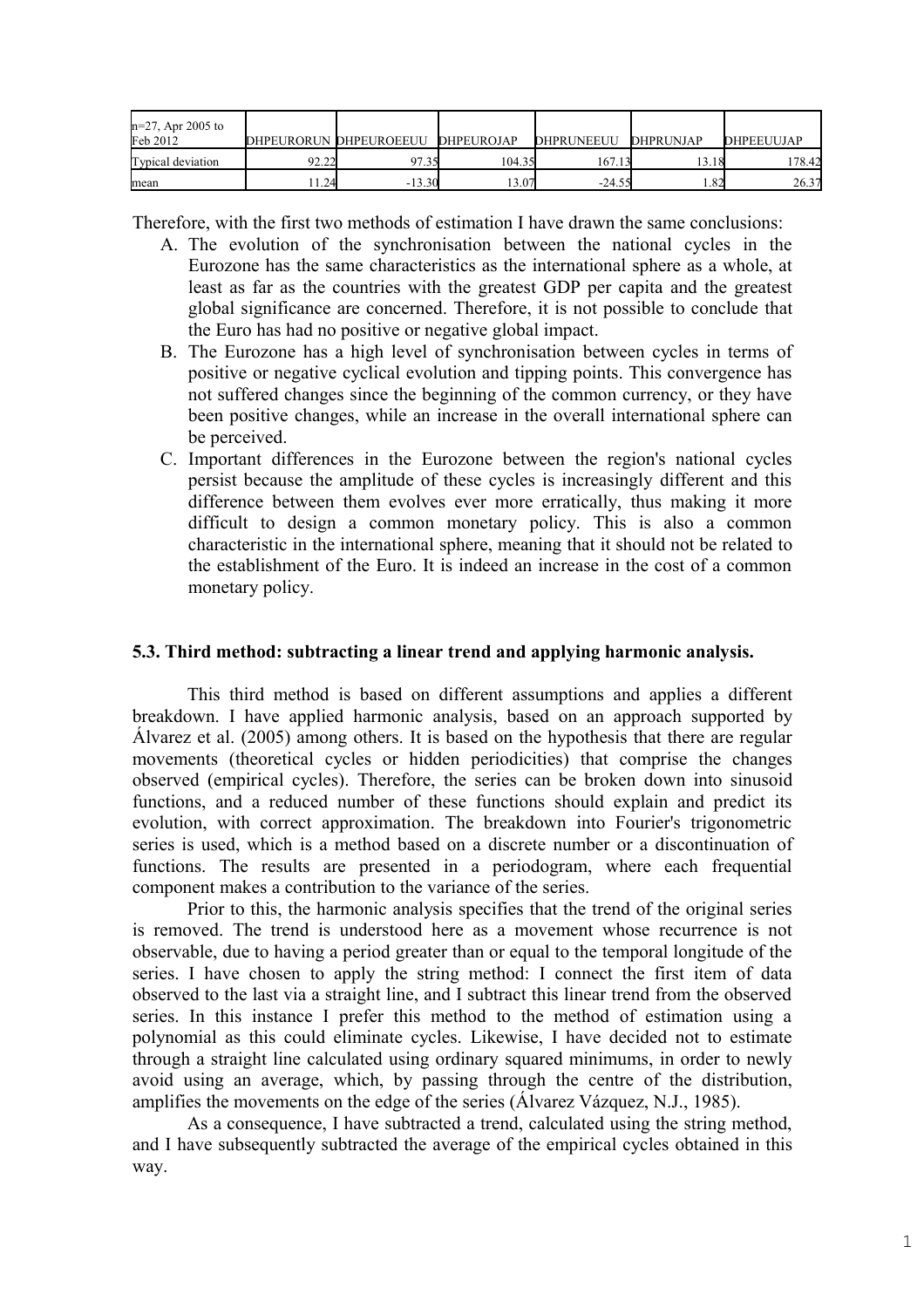For the complete period of Jan 1999 to Feb 2012, the periodogram, or contribution of each period to the complete variance observed in the respective empirical cycles, is as follows.

| Percentage contribution of the period to the total variance observed. |       |       |       |       |      |      |
|-----------------------------------------------------------------------|-------|-------|-------|-------|------|------|
| Periods                                                               | 54    | 27    |       | 13.5  | 10.8 |      |
| Germany                                                               | 7.14  | 53.87 | 18.47 | 15.04 | 2.84 | 1.10 |
| Spain                                                                 | 81.14 | 16.54 | 0.44  | 1.11  | 0.54 | 0.17 |
| France                                                                | 53.06 | 36.74 | 1.72  | 6.47  | 1.47 | 0.14 |
| Italy                                                                 | 63.65 | 23.14 | 3.69  | 7.46  | 1.34 | 0.18 |
| The Netherlands                                                       | 18.42 | 67.22 | 0.81  | 7.98  | 3.85 | 1.25 |
| Eurozone                                                              | 36.62 | 44.92 | 5.57  | 9.54  | 2.19 | 0.54 |

The period of 54 quarters predominates in Spain, Italy and France. While it is hardly 7.14% in Germany. Compared with the predominance of 27 quarters (frequency 2) in Germany and the Netherlands. Other differences have also been observed such as the importance of the 18 quarter period for Germany. Globally, the Eurozone periodogram reflects an analysed average of the countries it comprises.

The linear correlation coefficients of the theoretical cycles of the different periods are as follows.

| Periods         |         | 54.00 Frequency | 1.00   |       |                          |      |
|-----------------|---------|-----------------|--------|-------|--------------------------|------|
|                 | Germany | Spain           | France | Italy | The Netherlands Eurozone |      |
| Germany         | 1.00    |                 |        |       |                          |      |
| Spain           | $-0.59$ | 1.00            |        |       |                          |      |
| France          | $-0.15$ | 0.89            | 1.00   |       |                          |      |
| Italy           | $-0.21$ | 0.91            | 1.00   | 1.00  |                          |      |
| The Netherlands | $-0.76$ | 0.97            | 0.75   | 0.79  | 1.00                     |      |
| Eurozone        | $-0.23$ | 0.92            | 1.00   | 1.00  | 0.81                     | 1.00 |
| Periods         |         | 27.00 Frequency | 2.00   |       |                          |      |
|                 | Germany | Spain           | France | Italy | The Netherlands Eurozone |      |
| Germany         | 1.00    |                 |        |       |                          |      |
| Spain           | 0.93    | 1.00            |        |       |                          |      |
| France          | 1.00    | 0.91            | 1.00   |       |                          |      |
| Italy           | 0.99    | 0.96            | 0.99   | 1.00  |                          |      |
| The Netherlands | 0.95    | 1.00            | 0.93   | 0.97  | 1.00                     |      |
| Eurozone        | 1.00    | 0.96            | 0.99   | 1.00  | 0.97                     | 1.00 |
| Periods         |         | 18.00 Frequency | 3.00   |       |                          |      |
|                 | Germany | Spain           | France | Italy | The Netherlands Eurozone |      |
| Germany         | 1.00    |                 |        |       |                          |      |
| Spain           |         | 1.00            |        |       |                          |      |
| France          | 0.98    |                 | 1.00   |       |                          |      |
| Italy           | 0.86    |                 | 0.94   | 1.00  |                          |      |
| The Netherlands |         |                 |        |       | 1.00                     |      |
| Eurozone        | 1.00    |                 | 0.99   | 0.90  |                          | 1.00 |
| Periods         |         | 13.50 Frequency | 4.00   |       |                          |      |
|                 | Germany | Spain           | France | Italy | The Netherlands Eurozone |      |
| Germany         | 1.00    |                 |        |       |                          |      |
| Spain           | 1.00    | 1.00            |        |       |                          |      |
| France          | 1.00    | 1.00            | 1.00   |       |                          |      |
| Italy           | 1.00    | 1.00            | 1.00   | 1.00  |                          |      |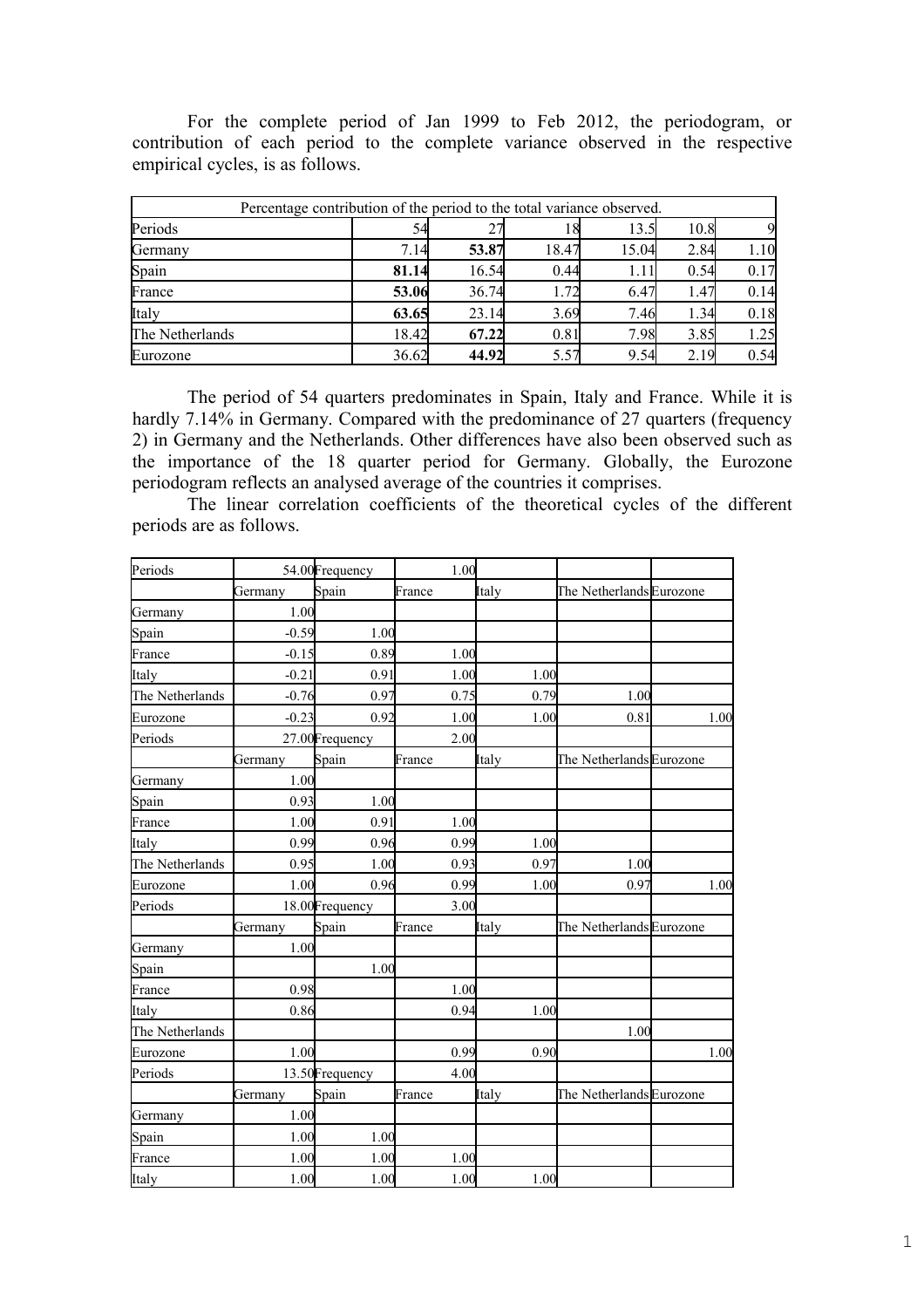| The Netherlands | 1.00    | 1.00           | 0.99   | 0.99  | 1.00                     |      |
|-----------------|---------|----------------|--------|-------|--------------------------|------|
| Eurozone        | 1.00    | 1.00           | 1.00   | 1.00  | 1.00                     | 1.00 |
| Periods         |         | 10.80Frequency | 5.00   |       |                          |      |
|                 | Germany | Spain          | France | Italy | The Netherlands Eurozone |      |
| Germany         | 1.00    |                |        |       |                          |      |
| Spain           |         | 1.00           |        |       |                          |      |
| France          | 0.99    |                | 1.00   |       |                          |      |
| Italy           | 1.00    |                | 0.99   | 1.00  |                          |      |
| The Netherlands | 1.00    |                | 0.99   | 1.00  | 1.00                     |      |
| Eurozone        | 1.00    |                | 0.99   | 1.00  | 1.00                     | 1.00 |
| Periods         |         | 9.00Frequency  | 6.00   |       |                          |      |
|                 | Germany | Spain          | France | Italy | The Netherlands Eurozone |      |
| Germany         | 1.00    |                |        |       |                          |      |
| Spain           |         | 1.00           |        |       |                          |      |
| France          |         |                | 1.00   |       |                          |      |
| Italy           |         |                |        | 1.00  |                          |      |
| The Netherlands | 1.00    |                |        |       | 1.00                     |      |
| Eurozone        |         |                |        |       |                          | 1.00 |

Various points can be observed which, on the basis of this methodology, lead to a series of conclusions:

- A. The periodogram gathers substantial differences between the Eurozone countries, with reference to the contribution of the different frequencies to the variance observed in the empirical cycle. The German and Dutch theoretical cycles are, on the whole, different: the movement of 54 quarters is secondary compared that of other countries. These two countries have a primary movement in 27 quarters. Likewise, in Germany cyclical movements in 18 quarters (frequency 3) and in 13.5 quarters (frequency 4) stand out, which do not occur or are more diminished in the rest of the countries. The differences are so substantial that the compulsory conclusion is that there is no convergence between the cycles.
- B. Furthermore, the longest cycle of 54 quarters in Germany is desynchronised with the rest of the Eurozone. This fact can be observed graphically: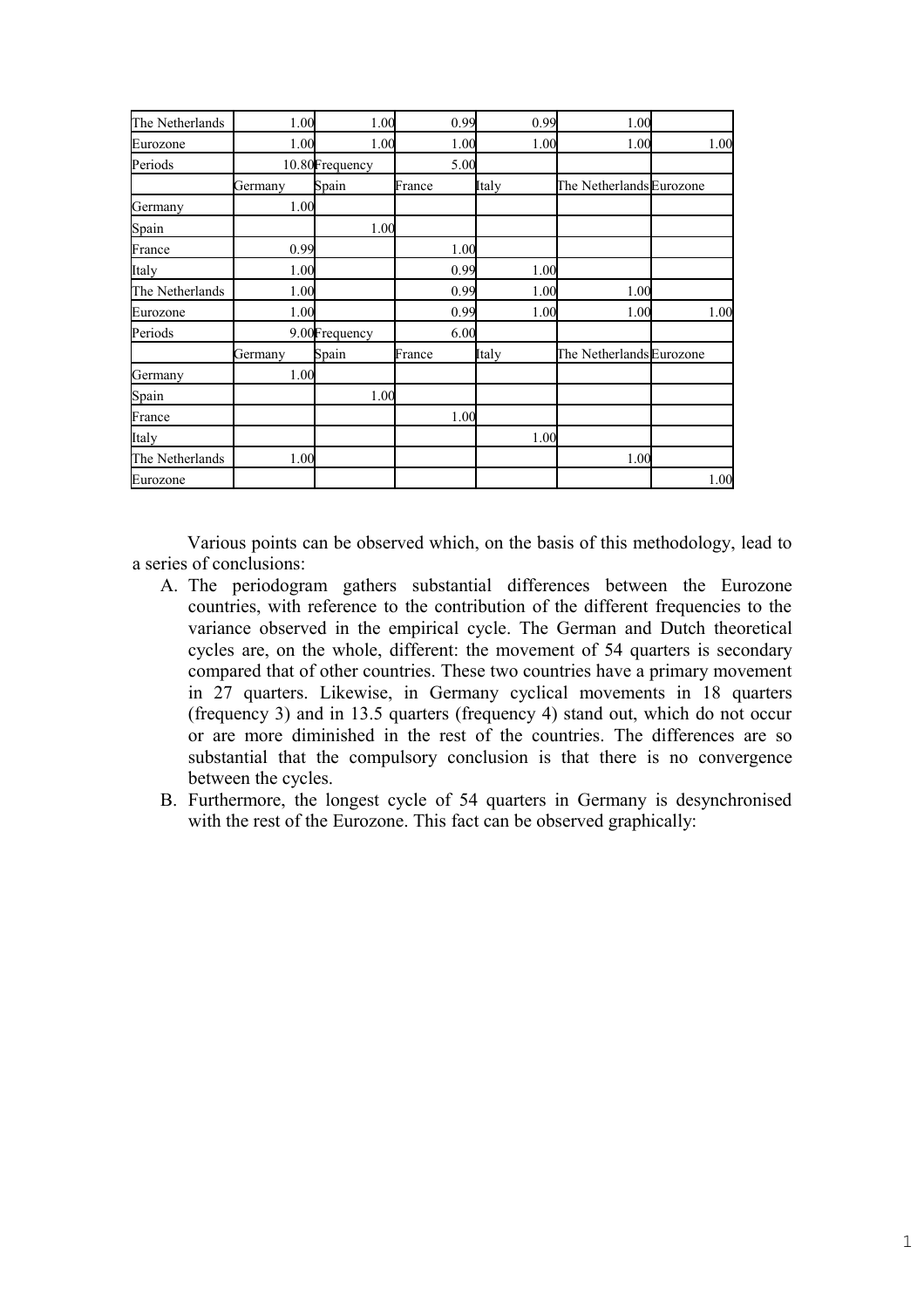

C. For the quarter periods of 27, 13.50 and 10.80, a good convergence can be observed between the national cycles of the Eurozone, apart from between Germany and Spain in the last case. However the overall percentage significance of this convergence is less.

Overall, this method therefore shows us a significant desynchronisation between Germany and the other Eurozone countries in question. In some frequencies there is a convergence, but it is secondary in significance to the final evolution of real GDP. This would seriously compromise the possibility of a joint monetary policy that could solve the problems considered.

With reference to the evolution of synchronisation, I have not employed this method because the data series would be too short to reach minimally reliable conclusions using harmonic analysis.

## **6. Overall conclusions.**

I have employed three possible methods of empirical data analysis in order to reach a firm conclusion. The three methods do not coincide, thus preventing the results from being reliable. Therefore, the first conclusion is that the choice of method does indeed decidedly influence the conclusions we can reach regarding the convergence of the cycles.

Consequently, the following conclusions contain an amount of unquantifiable uncertainty.

In answer to the question of whether there is a high level of synchronisation between the national cycles in the Eurozone, overall there is not. The three methods produce different results, but two of them indicate that substantial differences exist between the amplitudes of the cycles, and that these differences are erratic. The third method indicates that there is no convergence between Germany and the rest of the Eurozone.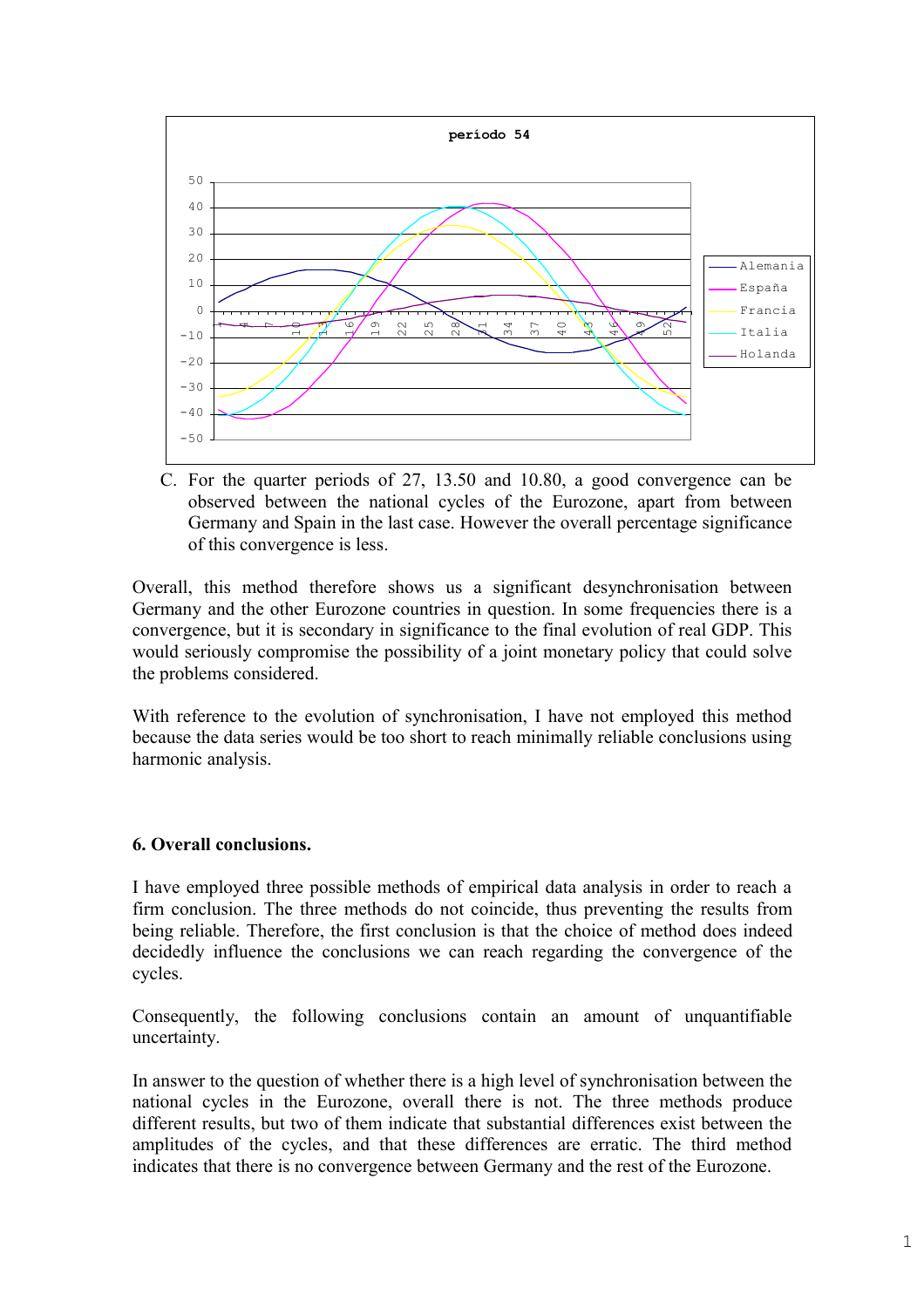With reference to the possibility of an increase in the convergence of the national cycles, the overall answer is negative. The two methods used indicate an increase in the differences between the amplitude of the cycles, and a greater volatility in this variable.

In general, the empirical evidence implies high national costs for membership of the Eurozone, as there is not sufficient synchronisation.

#### 7. **Bibliography.**

- Agresti, A.M. and Mojon, B. (2001), "Some Stylised Facts on the Euro Area Business Cycle", Banco Central Europeo, Working Paper No. 95.
- Artis, M. (2003): Is there a European Business Cycle?, CESifo Working Paper No. 1053,July.
- Altavilla, C. (2004), "Do EMU Members Share the Same Business Cycle?", JMCS, Vol. 42, 5, pp. 869-896.
- Álvarez Vázquez, N. J. (1985), "EI Análisis armónico en Economía", Estadística Española, No. 108, pp. 65-96.
- Álvarez Vázquez, N. J., Rodríguez Ruíz, J. and González Salgueiro, C. (2005), "El Papel de la Inferencia Estocástica en Economía Cuantitativa", Rect@, Minutes 13-1, pp. 1-13.
- Anguiar-Conraria, L. and Soares, M.J. (2010), "Business Cycle Synchronization and the Euro: A Wavelet Análisis", NIP MP 36/2010.
- Arpaia, A. and Pichelmann, K. (2007), "Nominal and real wage flexibility in EMU", Directorate General for Economic and Financial Affairs, European Commission, Economic Papers No. 281.
- Baxter, M. and King, R.G. (1999), "Measuring Business Cycles: Approximate Bandpass Filters for Economic Time Series", Review of Economics and Statistics, 81(4), pp. 575-593.
- Baxter, M. and Kouparitsas, M. (2004), "Determinants of Business Cycle Comovement: A Robust Analysis", NBER Working Paper, No. 10725.
- Bayoumi, T. and Eichengreen, B. (1992), "Shocking Aspects of European Monetary Unification", NBER Working Papers No. 3949.
- Björksten, N., and Syrjänen, M. (2000). "How problematic are internal Euro area differences?", Bank of Finland.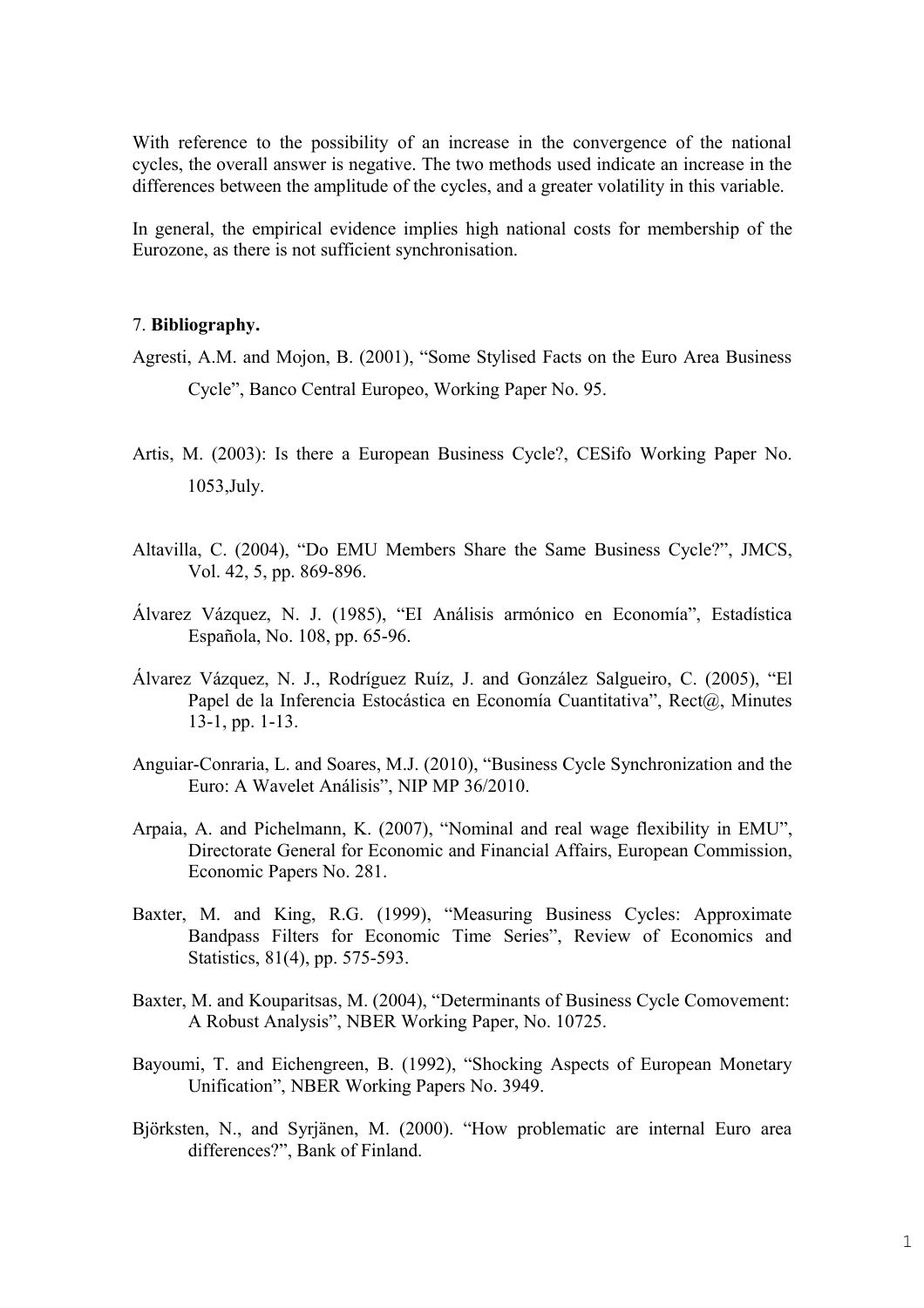- Bjorksten, N. (2000), "Real Convergence in the Enlarged Euro Area: a Coming Challenge for Monetary Policy", Bank of Finland, Working Paper 1/2000.
- Böwer, U. and Guillemineau, C. (2006), "Determinants of Business Cycle Synchronisation across Euro Area Countries", European Central Bank, Working Paper No. 587.
- Burns, A.F. and Wesley C. M. (1946), Measuring Business Cycles, New York: National Bureau of Economic Research, 1946.
- Cancelo, J. R. (2012), "Cyclical synchronization in the EMU along the financial crisis: An interpretation of the conflicting signals", European Journal of Government and Economics, Vol. 1, No. 1.
- Darvas, Z. and Szapáry, G. (2004), "Business Cycle Synchronization in the Enlarged EU: Comovements in the New and Old Members", Central Bank of Hungary Working Paper, No. 2004/1
- De Grauwe, P. and Mongelli, F.P. (2005), "Endogeneities of Optimum Currency Areas: What brings Countries Sharing a Single Currency Closer together?", Department of Economics, Gestão e Engenharia Industrial, Universidade de Aveiro, Working Papers de Economia No. 29.
- De Haan, J. and Inklaar, R. (2001), "Is There Really an European Business Cycle?. A Comment", Oxford Economic Papers 53, pp. 215-220.
- De Haan, J., Inklaar, R. and Sleijpen, O. (2002), "Have Business Cycles Become More Synchronized?", Journal of Common Market Studies, Vol. 40 (1), pp. 23-42
- De Haan, J., Inklaar, R. and Jong-A-Pin, R. (2005), "Trade and Business Cycle Synchronization in OECD Countries a Re-Examination", CCSO Centre for Economic Research, Working paper 2005/08.
- De Haan, J., Mink and M. Jacobs (2007), "Measuring Synchronicity and Co-movement of Business Cycles with an Application to the Euro Area", CESIFO Working Paper 2112.
- De Haan, J., Inklaar, R. and Jong-A-Pin, R. (2008), "Will Business Cycles in the Euro Area Converge?. A critical Survey of Empirical Research", Journal of Economic Surveys, Vol. 22, 2, pp. 234-273.
- De Lombaerde, P. (1999), "Robert A. Mundell and la Teoría de las Áreas Monetarias Óptimas", Cuadernos de Economía, v. XVIII, No. 31, pp. 39-64.
- Eichengreen, B. (1991). "Is Europe an Optimum Currency Area?", National Bureau of Economic Research, Working Paper No. 3579.
- Fidrmuc, J. (2001), "The Endogeneity of Optimum Currency Area Criteria, Intraindustry Trade and EMU Enlargement", Bank of Finland, Institute for Economies in Transition BOFIT, Discussion Papers No.8.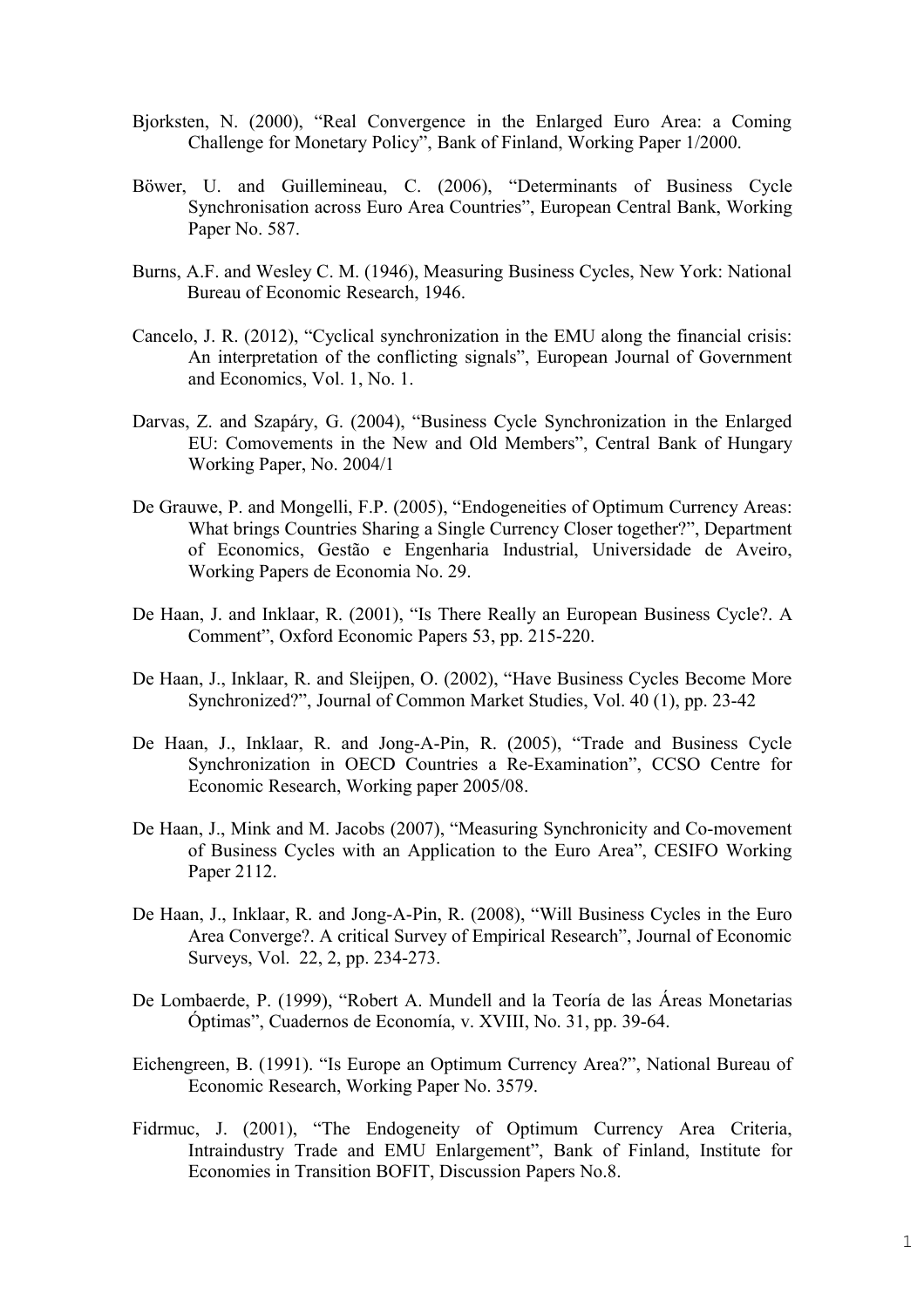- Frankel, J. A. and Rose, A. K. (1998), "The Endogeneity of the Optimum Currency Area Criteria", Economic Journal, Royal Economic Society, Vol. 108, No, 449, pp. 1009-1025.
- Gächter, M., Riedl, A. and Riczberger-Grünwald, D. (2012), "Business Cycle Synchronization in the Euro Area and the Impact of the Financial Crisis", Monetary Policy and the Economy Q2/12.
- Gayer, C. (2007), "A fresh Look al Business Cycle Synchronisation in the Euro Area", European Commission Directorate-General for Economic and Financial Affairs Publications, No. 287.
- Giannone, D., Lenza, M. and Reichlin, L. (2009), "Business Cycles in the Euro Area", NBER Working Paper Series, Working Paper No. 1010/ Feb. 2009.
- Gruben, W. C., Koo, J. and Millis, E. (2002), "How Much Does International Trade Affect Business Cycle Synchronization?", Federal Reserve Bank of Dallas, Research Department Working Paper 0203.
- Hein, E. and Truger, A. (2005), "European Monetary Union: Nominal Convergence, Real Divergence and Slow Growth?", Structural Change and Economic Dynamics 16, pp. 7 – 33.
- Horvath, J. (2003), "Optimum currency area theory: A selective review", Bank of Finland, Institute for Economies in Transition, BOFIT, Discussion Papers No. 15.
- Kaiser, R. and Maravall, A. (1999), "Short-Term and Long-Term Trends, Seasonal Adjustment, and the Business Cycle", Research body, The Bank of Spain. Working Paper No. 9918.
- Kenen, P. B. (1969), "The Theory of Optimum Currency Areas: An Eclectic View", in Mundell, R. A. and Swoboda, A. K. (Eds.), Monetary Problems of the International Economy, Chicago: University of Chicago Press.
- Kenen, P. B. (2000), "Currency Areas, Policy Domains and the Institutionalization of Fixed Exchange Rates", London School of Economics, Centre for Economic Performance Discussion, Paper 467.
- Kopits, G. (1999), Implications of EMU for Exchange Rate Policy in Central and Eastern Europe, Working Paper 99/9, FMI, Washington.
- Krugman, P. (1993), "Lessons of Massachusetts for EMU", in Torres, F. and Giavazzi, F. (Eds.), Adjustment and Growth in the European Monetary Union, Cambridge: Cambridge University Press and CEPR. pp. 241-261
- Martín, R. (2000), "EMU Versus the Regions?. Regional Convergence and Divergence in Euroland", ESRC Centre for Business Research, Working Paper No. 179.